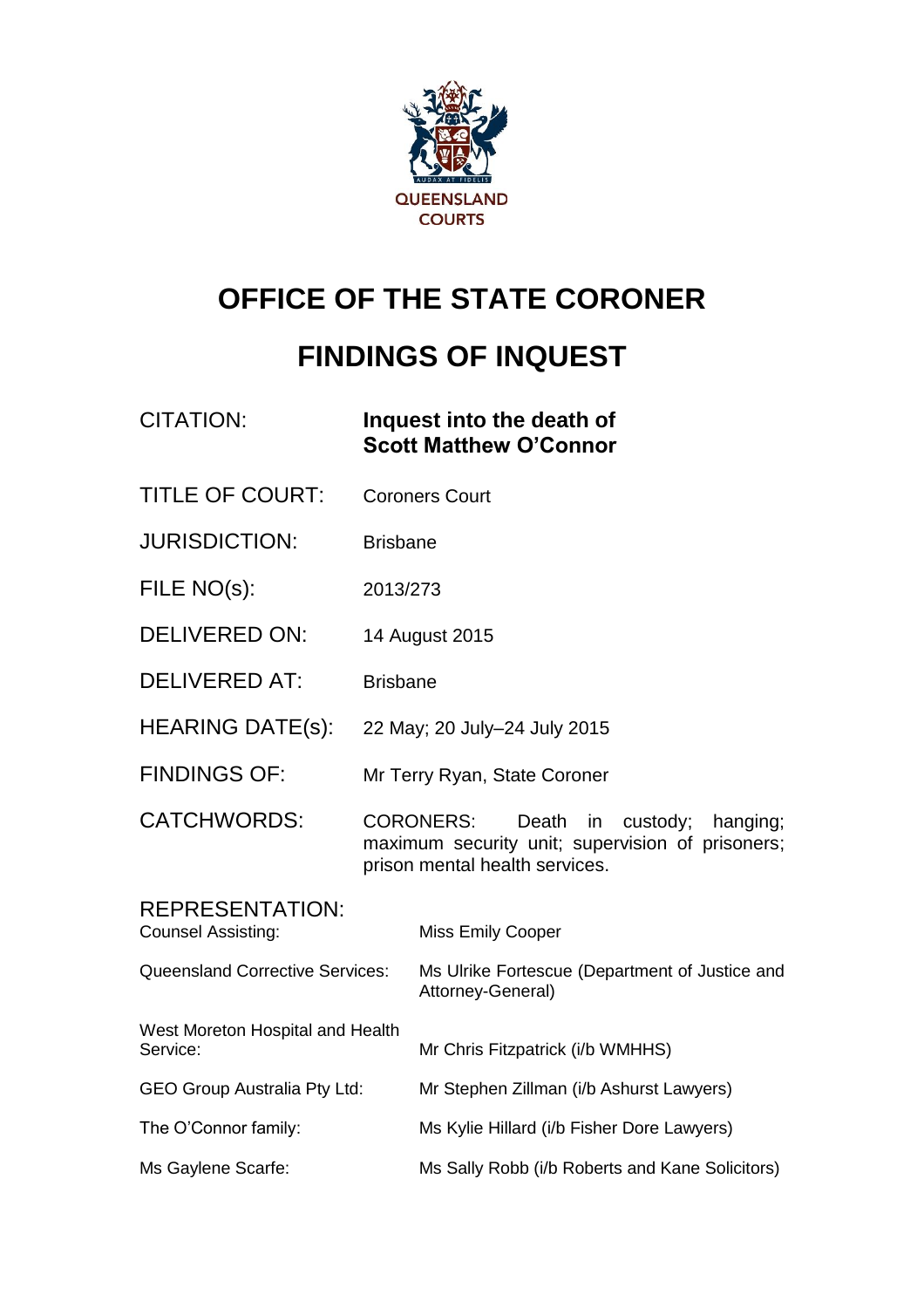# **Table of Contents**

| Management of Mr O'Connor from 18 - 21 January 2013 4 |
|-------------------------------------------------------|
|                                                       |
|                                                       |
|                                                       |
|                                                       |
|                                                       |
|                                                       |
|                                                       |
|                                                       |
|                                                       |
|                                                       |
|                                                       |
|                                                       |
|                                                       |
|                                                       |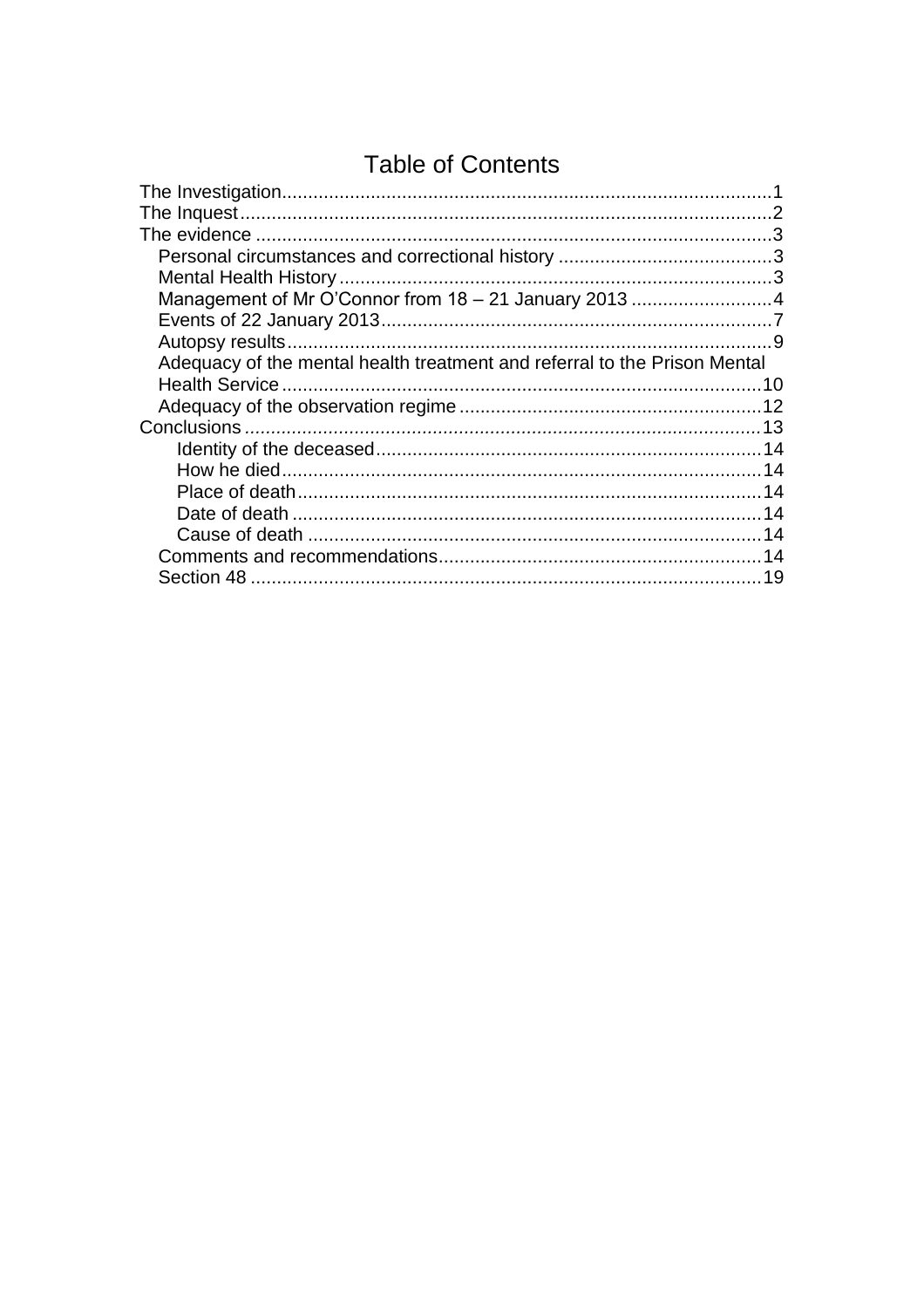## **Introduction**

Scott Matthew O'Connor was 31 years of age when he died in the maximum security unit (MSU) of the Arthur Gorrie Correctional Centre (AGCC) on 22 January 2013.

Mr O'Connor was being held in the MSU's Detention Unit. This unit had two cells which were both equipped with a lockable exercise yard attached to the cell. Mr O'Connor's access to the exercise yard was not restricted. Just after 3:30pm on 22 January 2013, an unsuccessful attempt was made to contact him via his cell intercom. He could not be seen from the cell camera, leading correctional staff to believe that he was in the exercise yard. He could not be seen from the exercise yard's CCTV camera, as he had covered this the previous day.

A code yellow and a code blue were called and entry was gained to the cell. Officers went into the exercise yard where they found Mr O'Connor hanging from the mesh roof frame, a short distance from the CCTV camera. He was cut down and QAS paramedics attended. However; he was unable to be resuscitated and was pronounced deceased at the scene.

These findings:

- confirm the identity of the deceased person, how he died, and the time, place and medical cause of his death;
- Consider the adequacy of the mental health treatment provided to the deceased in the lead up to his death, and whether a referral to the Prison Mental Health Service should have been made earlier;
- Consider the adequacy of the decisions made with respect to the continuation of the At Risk Management Plan the day before the death;
- Consider the adequacy of the observations of the deceased in his cell on the day of his death; and
- Consider the adequacy of the response by Arthur Gorrie Correctional Centre to the recommendations made as a result of the investigations conducted by the QPS, GEO and the Chief Inspector.

## <span id="page-2-0"></span>**The Investigation**

Investigations were conducted into the circumstances leading to Mr O'Connor's death by the following agencies:

- 1. The Queensland Police Service (QPS) Corrective Services Investigation Unit (CSIU);
- 2. The Office of the Chief Inspector (OCI) Queensland Corrective Services; and
- 3. The GEO Group Australia Pty Ltd, operator of the AGCC.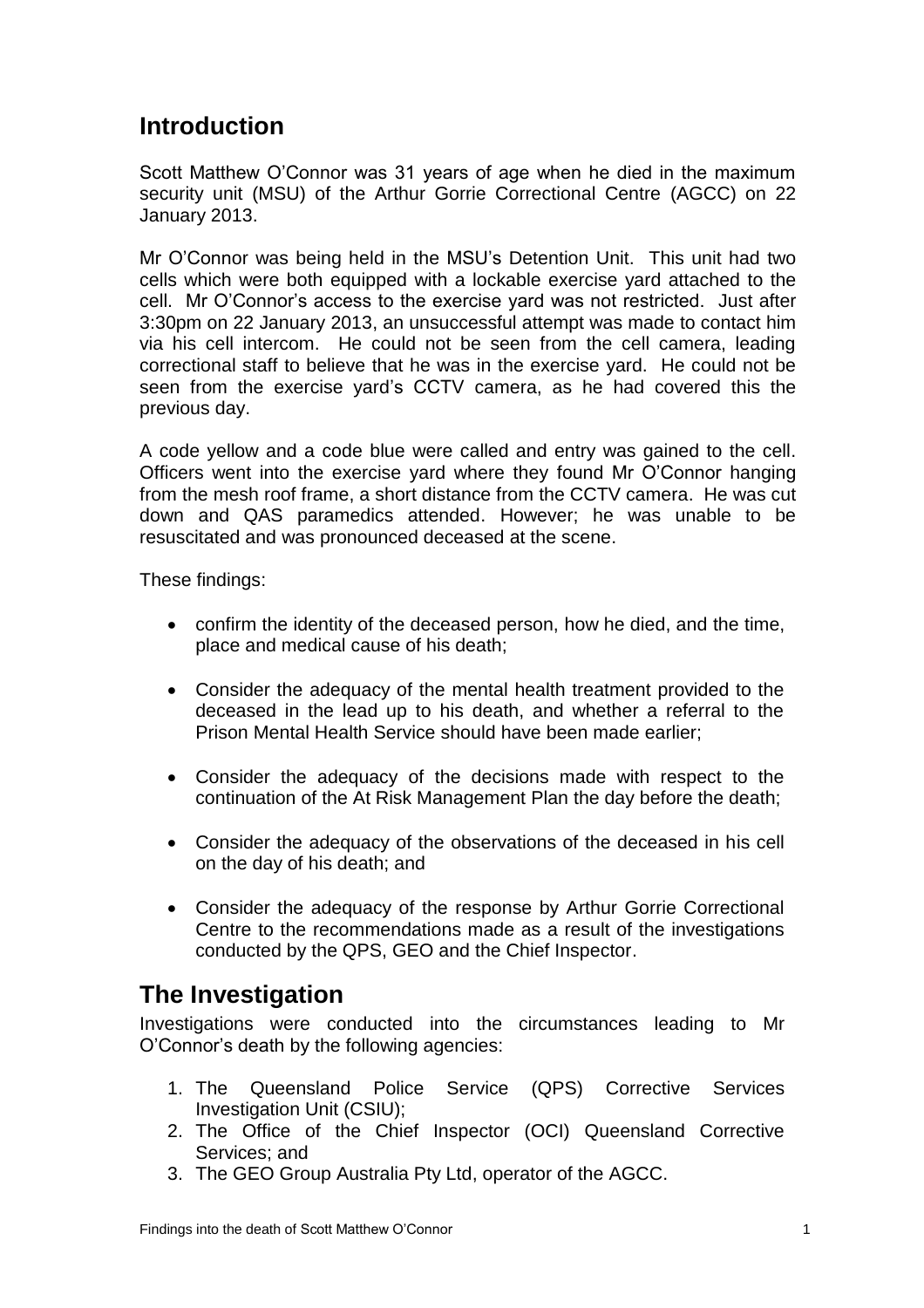The QPS investigation was led by Detective Senior Constable Brendan Anderson. He submitted a report to my Office which was tendered at the inquest.

Detective Senior Constable Anderson attended AGCC with several other CSIU officers. He inspected the MSU and oversaw the forensic examination of all points of interest. Mr O'Connor had been isolated and AGCC staff had appropriately photographed the scene.

CSIU officers commenced the process of taking statements from staff and inmates of the MSU. They took steps to seize all relevant records and interrogated the AGCC Information and Offender Management System (IOMS). Detective Senior Constable Anderson spoke to intelligence officers at AGCC and made arrangements for statements to be obtained from senior officials at the prison. He also seized CCTV footage of the cell where Mr O'Connor was being held. Scenes of crime officers also took a series of photographs of the scene.

The Chief Inspector, Queensland Corrective Services, appointed investigators to examine the incident under the powers conferred by s 294 of the *Corrective Services Act* 2006. Those investigators prepared a detailed and thorough report which was submitted to the Office of the Chief Inspector (OCI Report). It examined matters within and beyond the scope of the coronial inquest. The report was tendered at the inquest and was of assistance in the preparation of these findings.

I also had access to a report compiled by an investigator appointed by the GEO Group Australia Pty Ltd, the private company which operates AGCC.

I am satisfied that the QPS investigation was thoroughly and professionally conducted and that all relevant material was accessed.

## <span id="page-3-0"></span>**The Inquest**

A pre-inquest conference was held in Brisbane on 22 May 2015. Miss Cooper was appointed as counsel assisting and leave to appear was granted to Queensland Corrective Services, the GEO Group Australia Pty Ltd, West Moreton Hospital and Health Service (WMHHS), Mr O'Connor's family and Nurse Gaylene Scarfe.

An inquest was held from 20–24 July 2015. All of the statements, records of interview, medical records, photographs, CCTV footage and materials gathered during the investigations were tendered at the inquest. Oral submissions were heard from the represented parties following the conclusion of the evidence.

I am satisfied that all the material necessary to make the requisite findings was placed before me at the inquest.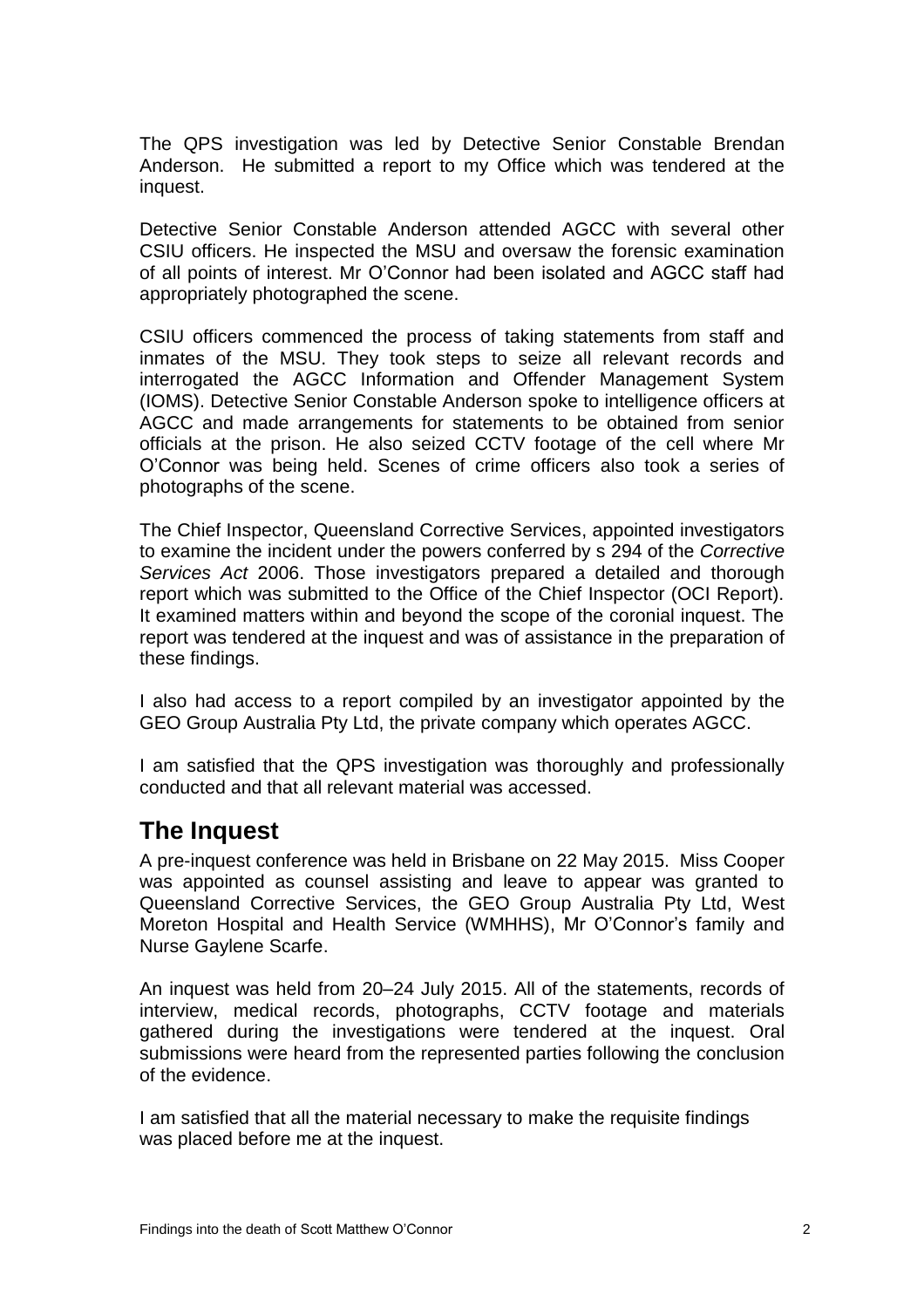# <span id="page-4-0"></span>**The evidence**

#### <span id="page-4-1"></span>*Personal circumstances and correctional history*

Scott O'Connor had an extensive criminal history. At the time of his death, he was on remand for the alleged murder of a fellow prisoner. That incident occurred on 27 December 2011 and was the subject of a separate inquest.<sup>1</sup> He was serving his eighth period of imprisonment. Prior to being charged with murder, he had been on remand since 21 December 2010 on charges of armed robbery.

Mr O'Connor had been held in the AGCC Detention Unit on consecutive safety orders up to December 2011. He was then transferred to the MSU on a maximum security order as a consequence of his role in the violent death of Kyle Canisi. Safety orders were maintained in the MSU.

The former General Manager of the AGCC, Greg Howden, described Mr O'Connor as "one of the most difficult prisoners I had to manage in my 38 year career in corrective services". The inquest heard evidence about Mr O'Connor's time at AGCC, and various safety orders which were imposed on him to manage the violent and dangerous conduct he had demonstrated to correctional staff and other prisoners. He was regarded as an unpredictable and physically imposing prisoner – he was 194cm and weighed 94kg at the time of his death.

Mr O'Connor also had a history of self-harm at other correctional facilities. The safety order was renewed every 28 days, and included conditions that he be accommodated at a cell in the detention unit and that he have no association with any other prisoner unless with the permission of the General Manager.

Mr O'Connor was survived by his parents and a young daughter. His parents endeavoured to maintain contact with him while he was imprisoned and attended the inquest. They were obviously distressed by the circumstances of his death. I offer them my sincere condolences.

## <span id="page-4-2"></span>*Mental Health History*

 $\overline{a}$ 

Mr O'Connor was an intermittent patient with the Prison Mental Health Service (PMHS) from 2000-2012. However, he had never been placed on orders under the *Mental Health Act 2000*. He had a history of non-compliance with respect to his medication.

The PMHS file was tendered and showed that Mr O'Connor had previously been diagnosed with schizoaffective disorder, bipolar affective disorder, antisocial personality disorder, intellectual impairment (in terms of a borderline IQ)

<sup>&</sup>lt;sup>1</sup> Findings into the death of Kyle Leslie Canisi, delivered 17 December 2014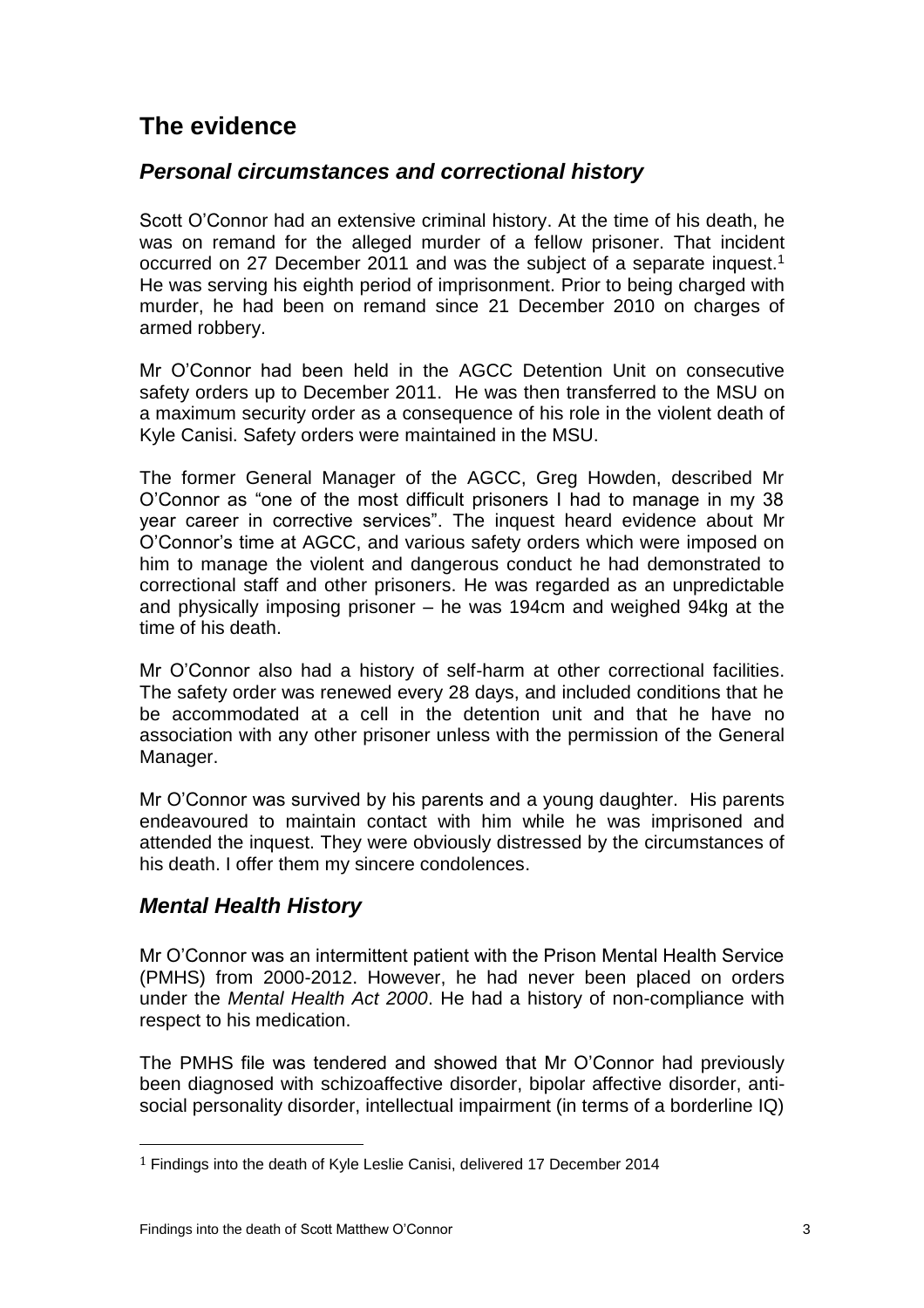and a history of substance abuse including alcohol, amphetamine, cannabis and various opiates.

Mr O'Connor's last appointment with the PMHS was on 2 February 2012. Following Mr Canisi's death in December 2011 he had been reviewed on several occasions by Dr Russ Scott, psychiatrist, and Dr Andrew Aboud, the Clinical Director of the PMHS. Neither doctor identified a need for any acute intervention at that time. There was no evidence of an active mental illness and Mr O'Connor was discharged from the PMHS in February 2012.

As discussed below, while a referral had been made to the PMHS on the day before his death, he was awaiting assessment and was not a client of the PMHS at the time of his death.

#### <span id="page-5-0"></span>*Management of Mr O'Connor from 18 – 21 January 2013*

There were issues with Mr O'Connor's medication compliance in September 2012 when he also "completely trashed his cell". At this time a "notification of concern" was raised. When interviewed, Mr O'Connor stated that he would "be out of the unit by Christmas meeting the big bloke upstairs and staring him in the eyes". On 25 September 2012, he was assessed as being at low risk of self-harm by psychologist, Hanah Walton, and placed on 120 minute observations. On 23 October 2012 it was decided that observations could cease.

The inquest heard evidence that from mid-October 2012 to January 2013 there were few recorded issues involving Mr O'Connor. By 15 January 2013, he had refused all medication except tramadol. He was covering the camera in his cell and refusing to remove the cover. His mental state appeared to rapidly deteriorate after this time.

Over the course of the night shift on 17 January 2013, concern was raised about Mr O'Connor's behaviour by custodial corrections staff. His mood was flat and he was pacing and not sleeping. This was communicated to MSU Supervisor Dylan Mareales (also currently known as Keith) when he started work on the morning of 18 January 2013.

These concerns were escalated to the General Manager, Mr Howden. It was apparent that Mr O'Connor was wanting to see a psychiatrist. He was also wanting to give away his pet bird and was reported as saying that he did not want it anymore. This request was particularly concerning to Mr Howden because Mr O'Connor had gone to considerable effort to initially prove that he should have the care of the bird and then to train it.

Mr O'Connor's request to see a psychiatrist proceeded through a number of staff at the prison. Ms Hanah Walton made contact with Mr Mareales and a mental health nurse, Gaylene Scarfe. Ms Walton ascertained that Mr O'Connor was only prepared to see a psychiatrist, not a psychologist. Dr Neale was the duty psychiatrist at the prison on 18 January 2013. He was fully booked and could not see Mr O'Connor.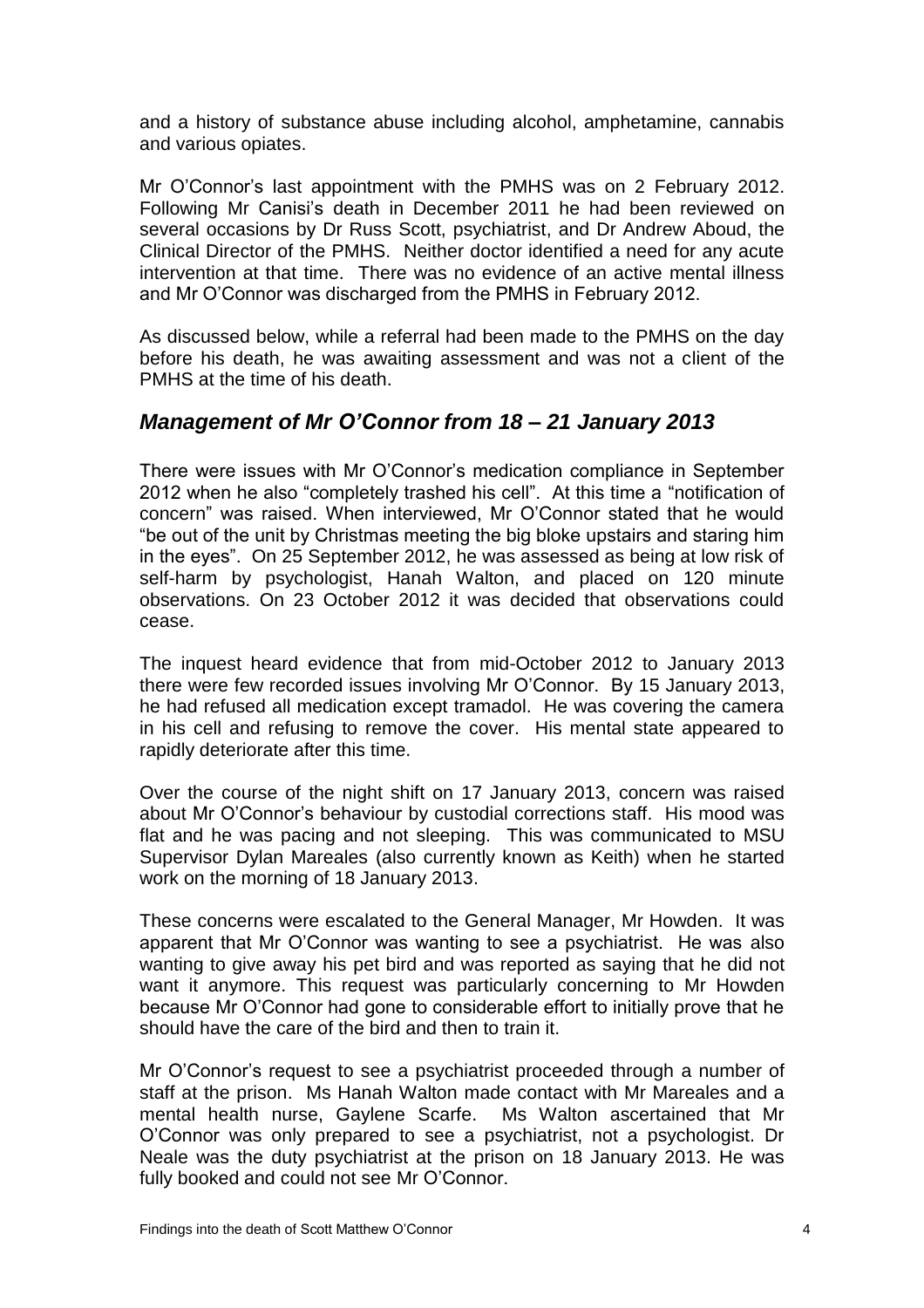At Mr Howden's request, Prison Services Manager, Sue Noordink, and the Health Services Manager, Shirley Sheppard, went to see Mr O'Connor. Ms Noordink was successful in engaging in a conversation with him. Following this a "notification of concern" was raised and he was placed on a 30 minute observations regime. This meant he was assessed at high risk of harm to himself. The observations were to be both visual (via CCTV) and physical (he was to be sighted in person).

At the inquest Ms Sheppard confirmed that, while the PMHS was consulted over the course of 18 January 2013, there was no formal referral made to that service at the time. The PMHS was given a 'heads up' about Mr O'Connor's case, and was advised that prison staff would continue to monitor the situation over the course of the weekend.

Over the weekend of 19-20 January 2013, the majority of the AGCC staff involved with Mr O'Connor the previous day were not on duty. A mental health nurse, Frikkie Botha, was rostered on and, at the request of Nurse Scarfe, he spoke to Mr O'Connor on both days. I heard evidence from Nurse Botha at the inquest. He was unable to recall significant detail about what had occurred on 18 January 2013. He was aware that an observations regime was in place, but was not aware of the behaviours exhibited and things said by Mr O'Connor that gave rise to the notice of concern.

On 19 January 2013, Nurse Botha had a conversation with Mr O'Connor, the substance of which was captured in the Offender Health Records. During that conversation it was noted that Mr O'Connor –

- was bright and reactive and said he was going to turn his life around he had found God;
- could hear the voice of his victim's father in a car and he found that distressing – he could talk back to the voice and he got some answers; and
- said he was "cold" inside.

Nurse Botha noted that, despite these comments, Mr O'Connor displayed normal emotions and there were no clinical signs of depression. It was agreed that Nurse Botha would return the next day and speak further with Mr O'Connor. Nurse Botha's evidence was that it was not unusual for prisoners to hear the voices of their victims.

On Sunday, 20 January 2013, Nurse Botha had another conversation with Mr O'Connor. Mr O'Connor said that he could not recall the conversation the previous day or in fact who Nurse Botha was. When asked at the inquest about whether this was at all concerning, Nurse Botha said in his view that this was not unusual.

Nurse Botha gave evidence that the purpose of the conversation on 20 January 2013 was to compile an assessment report for the Risk Assessment Team (RAT) meeting which was to be held the next day. The substance of Nurse Botha's conversation with Mr O'Connor was again captured in the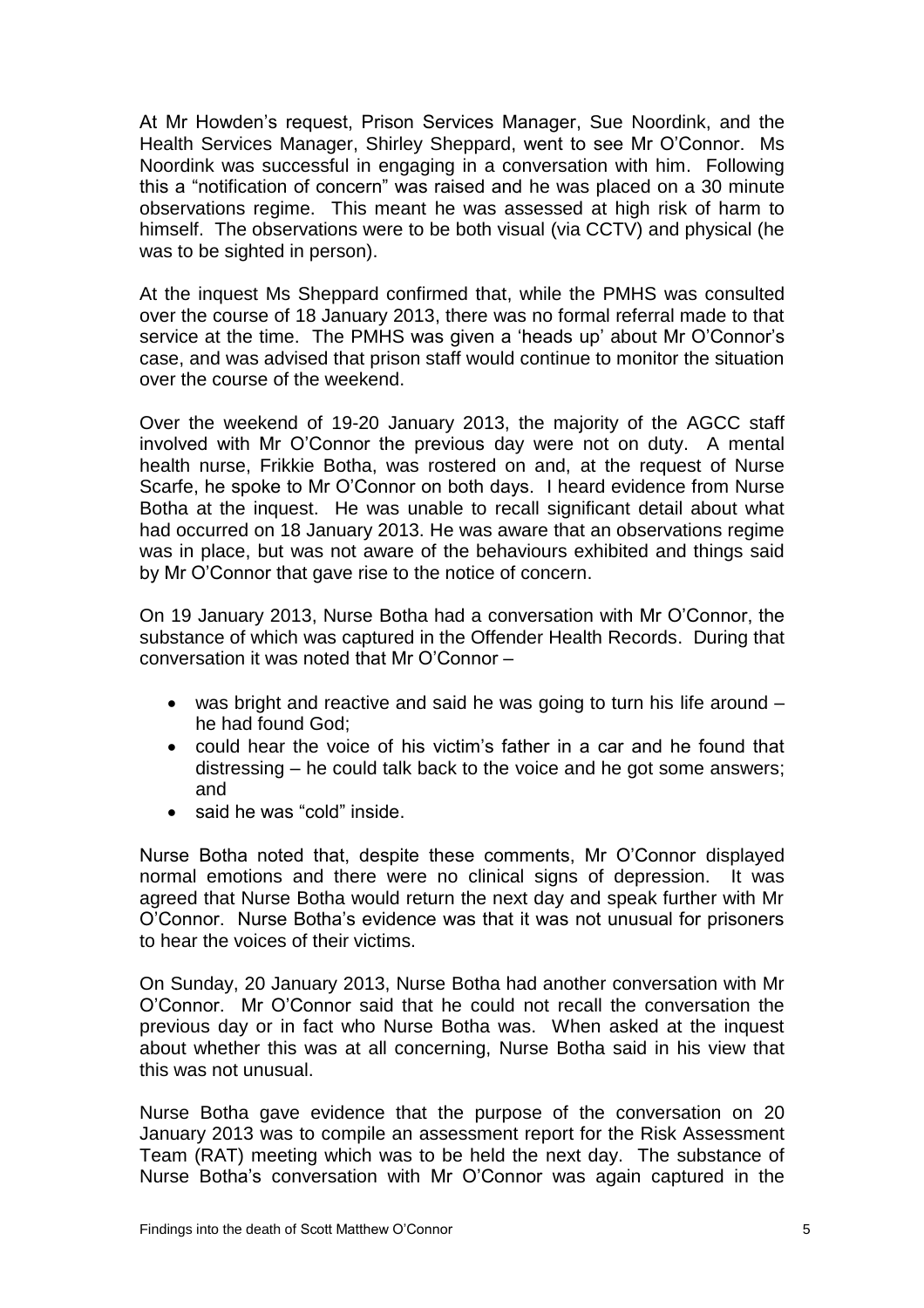Offender Health Records. During that conversation it was noted that Mr O'Connor was hearing the voice of the victim's father and was seeking forgiveness.

Nurse Botha recommended to the RAT team that Mr O'Connor be maintained on 30 minute observations, assessing that he remained at a high risk of harming himself.

By Monday, 21 January 2013 Mr O'Connor was still refusing his medication. Ms Walton gave evidence at the inquest that she spoke with Mr O'Connor at length that morning for the purposes of conducting an assessment of his risk for the RAT meeting to be held at lunchtime.

Ms Walton gave evidence that while there were concerning features of his presentation, she also identified a number of protective factors which in her view supported that he be maintained on 30 minute observations. Ms Walton gave evidence that she included the most serious information in her recommendations section of the report, so as to support her view that Mr O'Connor be maintained on 30 minute observations. Ms Walton acknowledged that she did not have regard to Nurse Botha's notes from the weekend when conducting her assessment. She said that the information from Mr Botha would not have resulted in her elevating the assessed level of risk. She did have regard to the notification of concern and initial assessment from 18 January 2013.

At the inquest I heard a considerable amount of evidence about the RAT meeting which was held at about lunchtime on 21 January 2013. The purpose of this meeting was to assess prisoners at risk of self-harm and develop a plan to manage the assessed risk.

The RAT is a multidisciplinary team and receives contributions from a mental health nurse, psychologist and correctional officers. The meeting is chaired so as to provide an independent perspective on the material provided. The decision of the chairperson is required to be ratified to provide a further review of the meeting outcomes.

It was confirmed that the chairperson of this particular meeting was Ms Sheppard, and the ratifier was Ms Noordink. Their evidence was to the effect that they relied on the assessment reports provided by Nurse Botha and Ms Walton with respect to Mr O'Connor's level of risk.

Evidence was provided that while Ms Walton compiled the psychological report, it was presented at the meeting by another psychologist, Elana Carr. Similarly, while Nurse Botha compiled the mental health nurse report, Ms Scarfe attended the meeting on his behalf.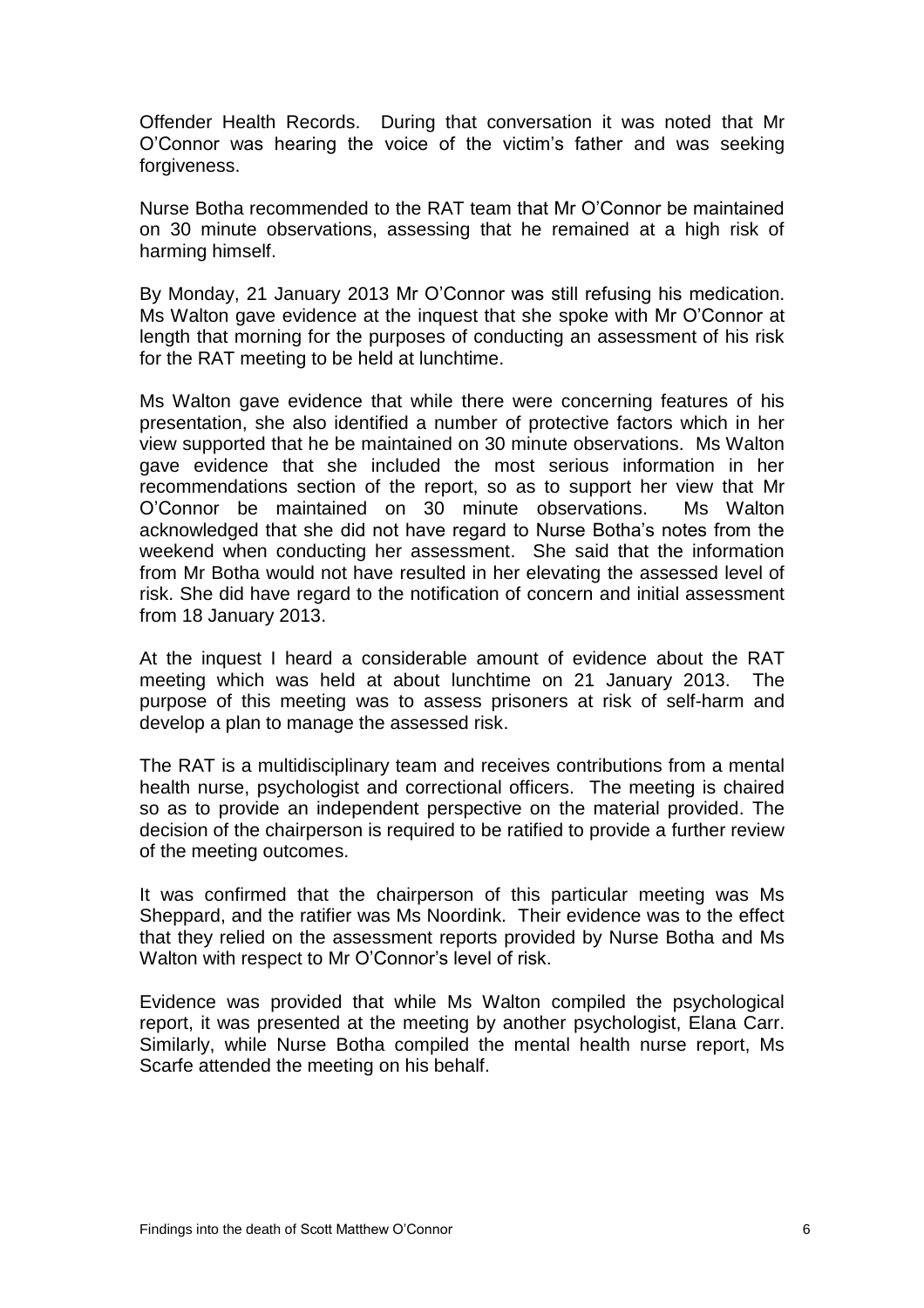I also heard evidence from Correctional Services Officer Roy Slade that he attended the meeting on behalf of correctional officers. However, he had not worked in the MSU since 2005. He was not given a corrections report for the meeting. Although he tried to obtain the report, he said it was not provided before the meeting had concluded.

The evidence at the inquest surrounding what occurred at the RAT meeting, and what matters were discussed, was not clear. A document was produced which purports to be the minutes of that meeting. However, it is clear that the document merely duplicates the information contained in the respective reports produced to the meeting. The minutes do not reflect any analysis of this material or any discussion that might have taken place at the meeting.

The inquest heard evidence from Mr Greg Howden. He had lengthy dealings with Mr O'Connor and his family over many years. I was satisfied that, of all the persons at AGCC, he had the best understanding of Mr O'Connor. Mr Howden confirmed that he spoke with Mr O'Connor on the afternoon of 21 January 2013. He described a detailed face-to-face conversation with Mr O'Connor in the reception area of the MSU, as opposed to through the hatch of his cell. After this conversation Mr Howden was concerned enough to send an email to his colleagues which he produced to the inquest. The purpose of that email was to request that Mr O'Connor be assessed by a psychiatrist as a matter of urgency.

Mr Howden gave evidence that he was aware that a referral to PMHS had been made that afternoon, and that an appointment was booked for Mr O'Connor to see his usual treating psychiatrist, Dr Russ Scott, on 24 January 2013. Mr Howden also produced an email showing that he forwarded this information to the Deputy Commissioner of Queensland Corrective Services at the relevant time, Mark Rallings, on an 'FYI' basis.

## <span id="page-8-0"></span>*Events of 22 January 2013*

Ms Walton went to Mr O'Connor's cell on the morning of 22 January 2013. Ms Walton gave evidence that while he did not engage in a lengthy discussion, he responded to her questions. As a result of that conversation, Ms Walton did not believe that a crisis existed with respect to Mr O'Connor's mental health.

Although he had been assessed as being at a high risk of self-harm, at the inquest, Ms Walton, Ms Carr and Nurse Botha all agreed that they believed the risk could be appropriately mitigated by Mr O'Connor being observed every 30 minutes. They expected those observations would occur consistent with the instructions given, which required both physical and visual observations.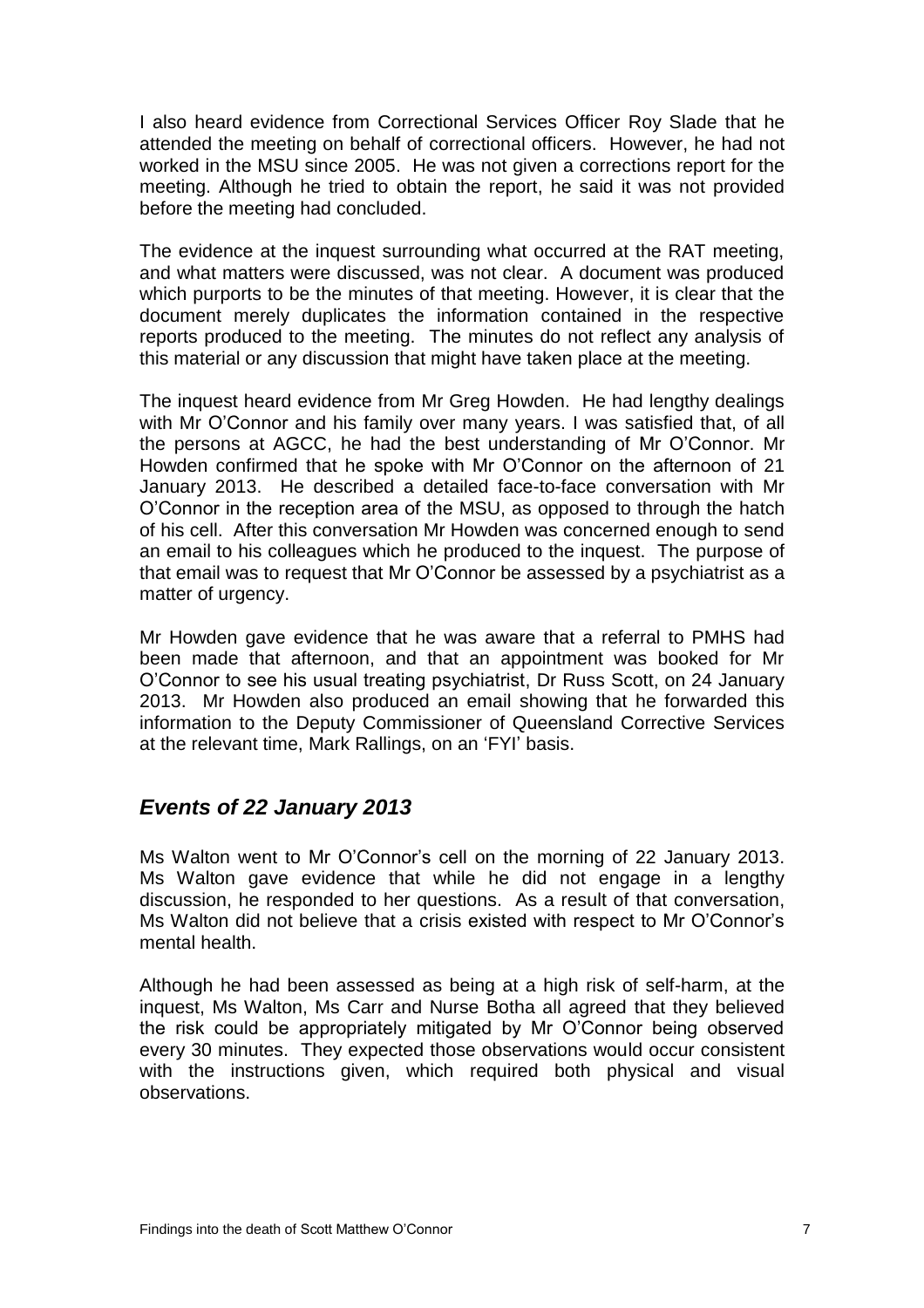The MSU had lock down training scheduled for the afternoon commencing at around 1:00pm. Mr Mareales was the supervisor in the MSU at that time, and Mr Lumsden was the correctional officer in the control room. Contrary to AGCC policy, there were only two officers left in charge of the MSU.

Mr Mareales gave evidence that he was told about Mr O'Connor's exercise yard camera being covered at about noon. His response to that information was that it would need to be taken down after training, several hours later.

Mr Mareales also gave evidence that he did not seek replacement staff for those he had lost to the training session, leaving the MSU with two CCOs. The evidence at the inquest was that if a cell needed to be entered in the MSU, a minimum of three officers were required. If there had been an emergency situation with only two staff, a cell could not be entered.

The layout of the control room, arrangements with respect to the observation of prisoners, and how the CCTV in the cells and surrounds was set up were also canvassed at the inquest. Mr O'Connor's cell camera fed through to a dedicated screen. There was an additional screen monitoring movements of staff, and there was also a further screen which showed all other camera angles in the MSU on a recurring loop. Each camera angle would appear on screen for about 3 seconds, before shifting to the next view.

Mr Lumsden was in the control room operating the screens at the time of Mr O'Connor's death. His evidence was that he did not see that the exercise yard camera had been covered on the loop screen. The evidence provided was that if a camera was covered (which was a regular occurrence) it would appear on the loop screen as a blank or dark spot.

I am satisfied that if a correctional officer was diligently looking at the screens as required, it would be readily apparent that a camera had been obscured. Either Mr Lumsden failed to look at the screens on rotation or he saw the covered camera and, like Mr Mareales, simply did nothing about it.

It was just after 3:30pm when Mr Lumsden made an unsuccessful attempt to contact Mr O'Connor via his cell intercom. Mr O'Connor could not be seen from the cell camera, leading staff to the belief that he was in the exercise yard.

A code yellow and code blue were called. Entry was gained to the cell with the assistance of a corrective services dog. Upon entering the cell correctional officers were unable to see Mr O'Connor, so they continued into the exercise yard where they observed him hanging from the roof. The roof was made from reinforced steel mesh, inexplicably placed below a much finer steel mesh which was installed after the original roof – see figure 1.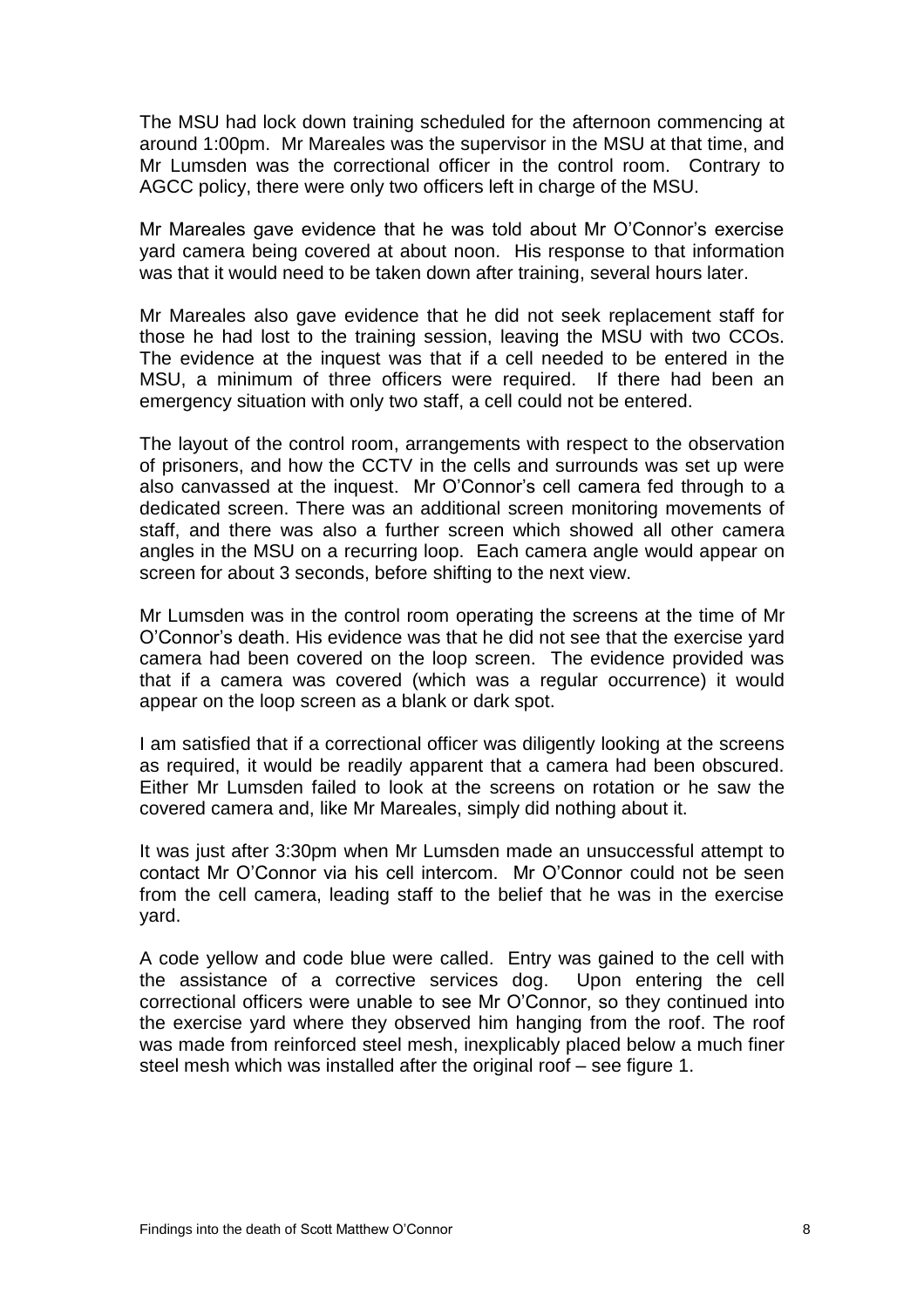

 $\overline{a}$ Figure 1- Exercise yard roof

Mr O'Connor was located at approximately 3:50pm. It appears that he had made the ligature out of a piece of green sheet which had been torn. It was thought to be the cover from the birdcage which Mr O'Connor kept in his cell, a cover which he had seemingly fashioned out of a bed sheet.

Mr O'Connor was cut down and QAS paramedics attended. However, he could not be resuscitated and was pronounced deceased at the scene.

#### <span id="page-10-0"></span>*Autopsy results*

An external autopsy examination with associated CT scan and toxicology testing was carried out on 24 January 2013 by experienced senior forensic pathologist, Dr Beng Ong. Dr Ong's findings were peer reviewed by consultant forensic pathologist, Dr Alex Olumbe.

The examination showed a ligature mark around the neck, the origin of which was consistent with hanging. The pattern on the mark was in keeping with the accompanying noose being made out of linen. No injuries indicating possible third party involvement were observed.

The CT scan was unremarkable and showed no apparent fractures of the neck structures. There was a fracture of the left third rib which Dr Ong considered likely to be due to resuscitation efforts.

Toxicology results showed insignificant levels of diazepam and its metabolite nordiazepam. Tramadol was also detected. No alcohol or other drugs were detected.

Dr Ong concluded that the formal cause of death was consistent with hanging.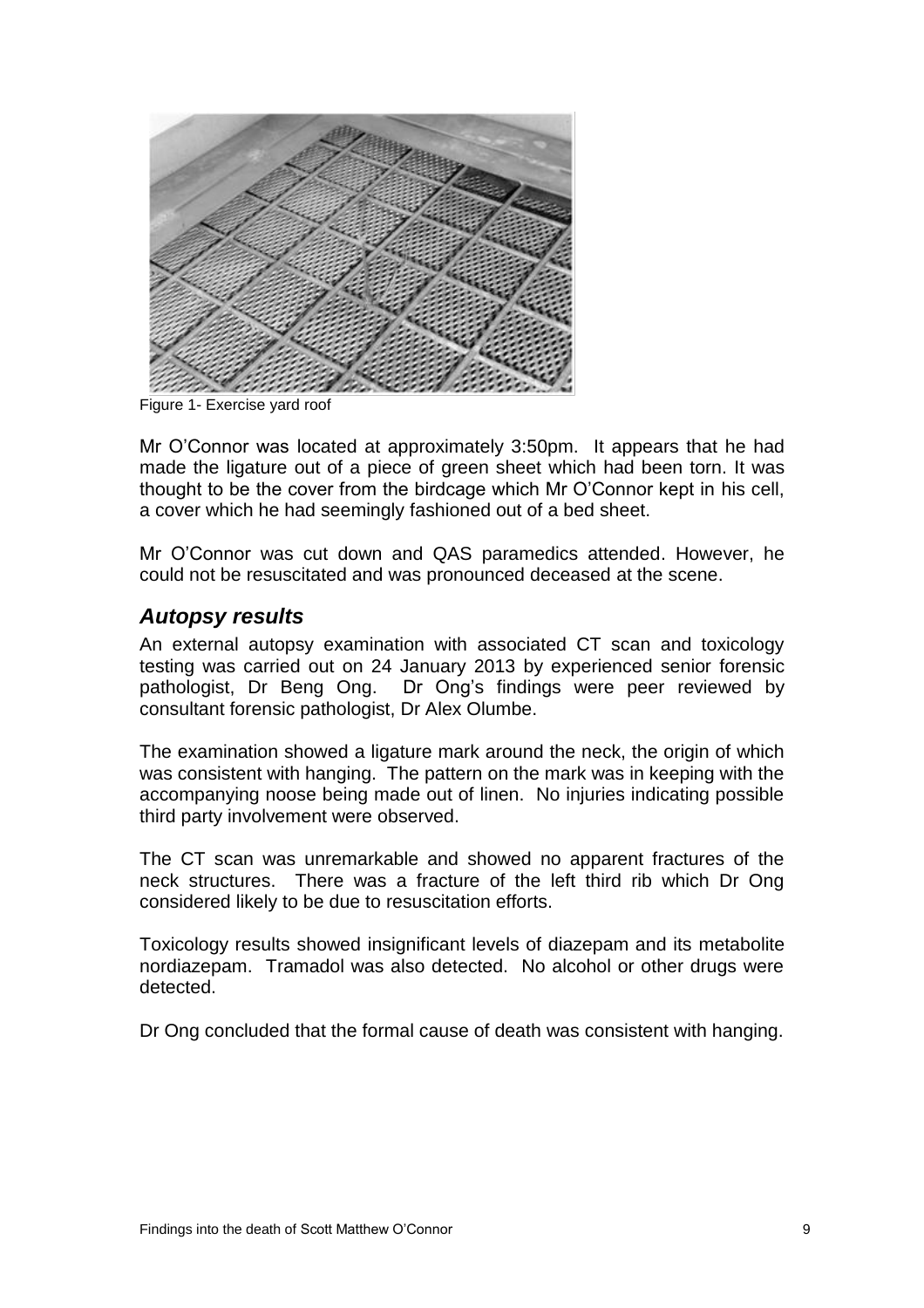#### <span id="page-11-0"></span>*Adequacy of the mental health treatment and referral to the Prison Mental Health Service*

The inquest investigated the adequacy of the mental health treatment provided to Mr O'Connor in the lead up to his death, and whether a referral to the PMHS should have been made earlier.

Dr Andrew Aboud, Clinical Director of the PMHS provided two statements and gave evidence at the inquest. Dr Aboud provided a history of Mr O'Connor's mental health, namely that he had been given a number of psychiatric diagnoses over the period of time he was being treated by the PMHS (2000 to 2012). His diagnoses were anti-social personality disorder, poly-substance use and a below average IQ. Psychiatric conditions which were queried over the years, but never confirmed, were low grade schizophrenia, schizoaffective disorder and bipolar disorder. As noted above, Dr Aboud had personally reviewed Mr O'Connor in early 2012.

Dr Michael Beech is a psychiatrist with many years' experience in Queensland who holds speciality qualifications in forensic psychiatry. His experience includes the assessment of prisoners for the Mental Health Court. Dr Beech provided an expert report to the inquest and also gave oral evidence.

Dr Beech's opinion was that Mr O'Connor should have been referred to the PMHS as early as Friday 18 January 2013. He also considered that the decisions made at the RAT meeting on 21 January 2013 were inadequate.

Dr Beech considered that Mr O'Connor was displaying clear symptoms of a psychotic episode in the days leading up to his death and his condition required exploration (and perhaps exclusion) by a psychiatrist. These symptoms included both visual and auditory hallucinations. His evidence was that the onset of psychosis would have nullified the protective factors that had been identified by Ms Walton, leading to a very high risk of suicide.

Dr Beech considered that continuous observations should have been initiated until Mr O'Connor had been assessed by a psychiatrist. He noted that in a community setting this would entail placement in a "bare room" without access to potential instruments of self-harm.

However, Dr Beech also accepted evidence provided by Dr Aboud about the referral process to the PMHS. Dr Beech accepted the evidence regarding the considerable logistical difficulties associated with moving a prisoner with Mr O'Connor's profile from a prison to a mental health facility.

Dr Beech's opinion highlighted various deficiencies in the RAT process at this time, including:

 potential hanging points in Mr O'Connor's cell were not brought to the attention of the RAT team;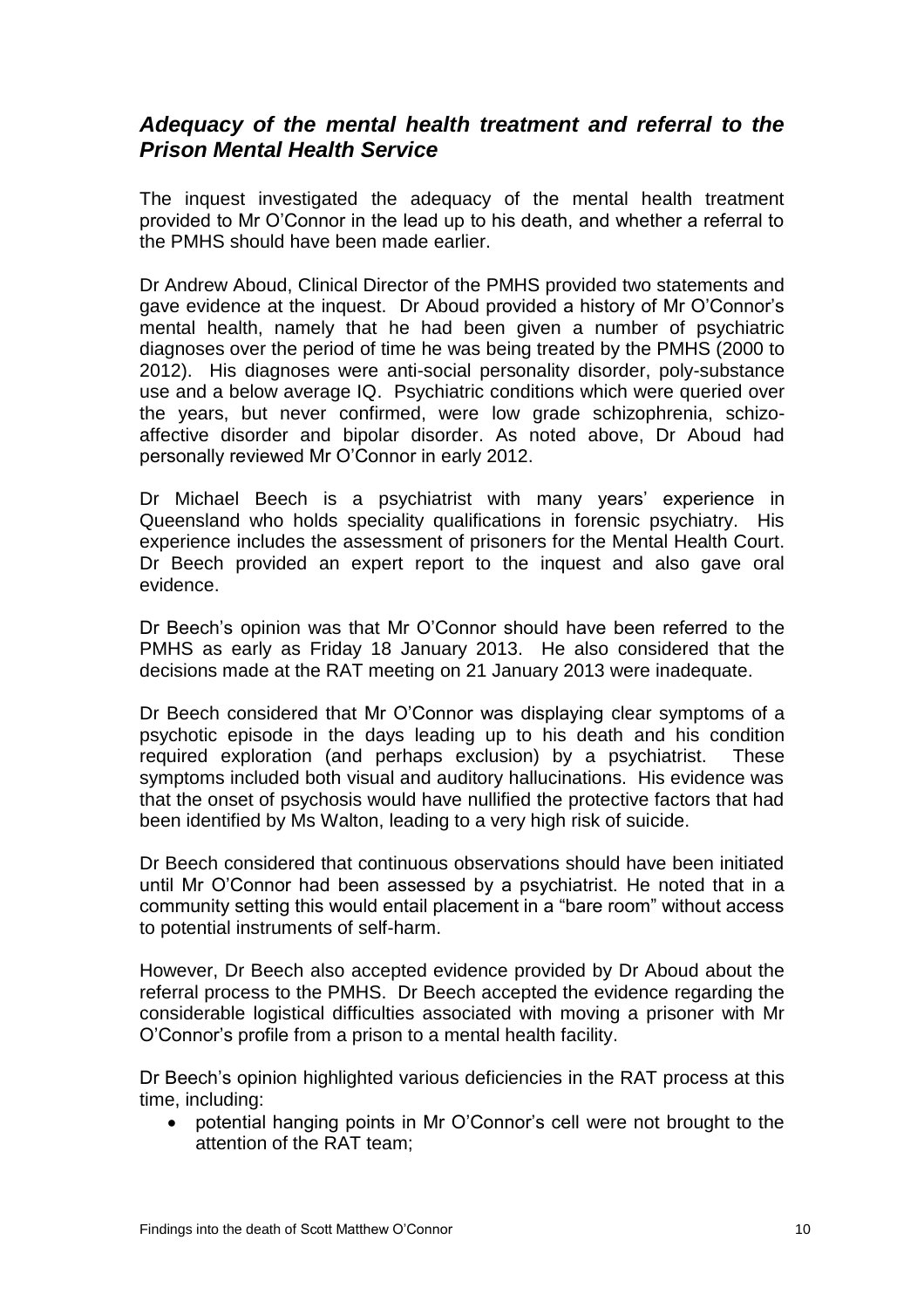• the general suitability of, and items contained within Mr O'Connor's cell not being discussed at the RAT meeting.

Dr Beech agreed that leading up to 18 January 2013, the mental health treatment provided to Mr O'Connor had been adequate.

I accept Dr Beech's evidence that Mr O'Connor's presentation from 18-21 January did require further exploration by a psychiatrist. An appointment with psychiatrist Dr Russ Scott, a psychiatrist known to Mr O'Connor, had been arranged for 24 January 2013 bypassing usual triage requirements. On the evidence heard at the inquest I consider that the timing of this appointment was made with a sufficient degree of urgency.

I also accept that Dr Beech had the benefit of hindsight in providing his opinion. He had the benefit of reviewing the entirety of Mr O'Connor's prison mental health records, his QCS records, all of the investigation material, and previous psychiatric opinions relating to Mr O'Connor. The relevant prison staff at the time did not have the benefit of all this material, or Dr Beech's level of expertise.

Dr Aboud agreed that Mr O'Connor's referral was significant and was given priority by the PMHS. However, he said that the fact that Mr O'Connor had been assessed as having a high risk of self-harm did not equate to him being mentally ill. He was unable to conclude that Mr O'Connor was psychotic at the time of his death and considered the observations regime implemented by the RAT meeting to be reasonable.

I accept Dr Aboud's evidence that ultimately it did not matter whether the referral to the PMHS was made on Friday, 18 January 2013 or Monday 21 January 2013. For logistical reasons, it is highly likely that Mr O'Connor would have still been in the MSU in his cell on the afternoon of his death.

Other options to accommodate Mr O'Connor while his mental health needs were being assessed were explored at the inquest. These included a transfer to the Woodford Correctional Centre or to a designated mental health facility. An observation cell in the Health Services Centre at AGCC was also considered but lacked shower and toilet facilities.

I accept Dr Aboud's evidence that entry to a high security mental health facility such as The Park depended not only on Mr O'Connor meeting the requirements for treatment under the *Mental Health Act 2000* but also on the availability of beds. It would have involved logistical considerations and extensive pre-planning for a prisoner like Mr O'Connor. At the time of his death there were no alternative beds available at The Park that would have safely accommodated Mr O'Connor.

The evidence at the inquest was that because Mr O'Connor was considered to be a violent and dangerous prisoner, the MSU should have been the safest place to hold him while his mental health needs were being explored. Dr Aboud explained that that this was because of the level of supervision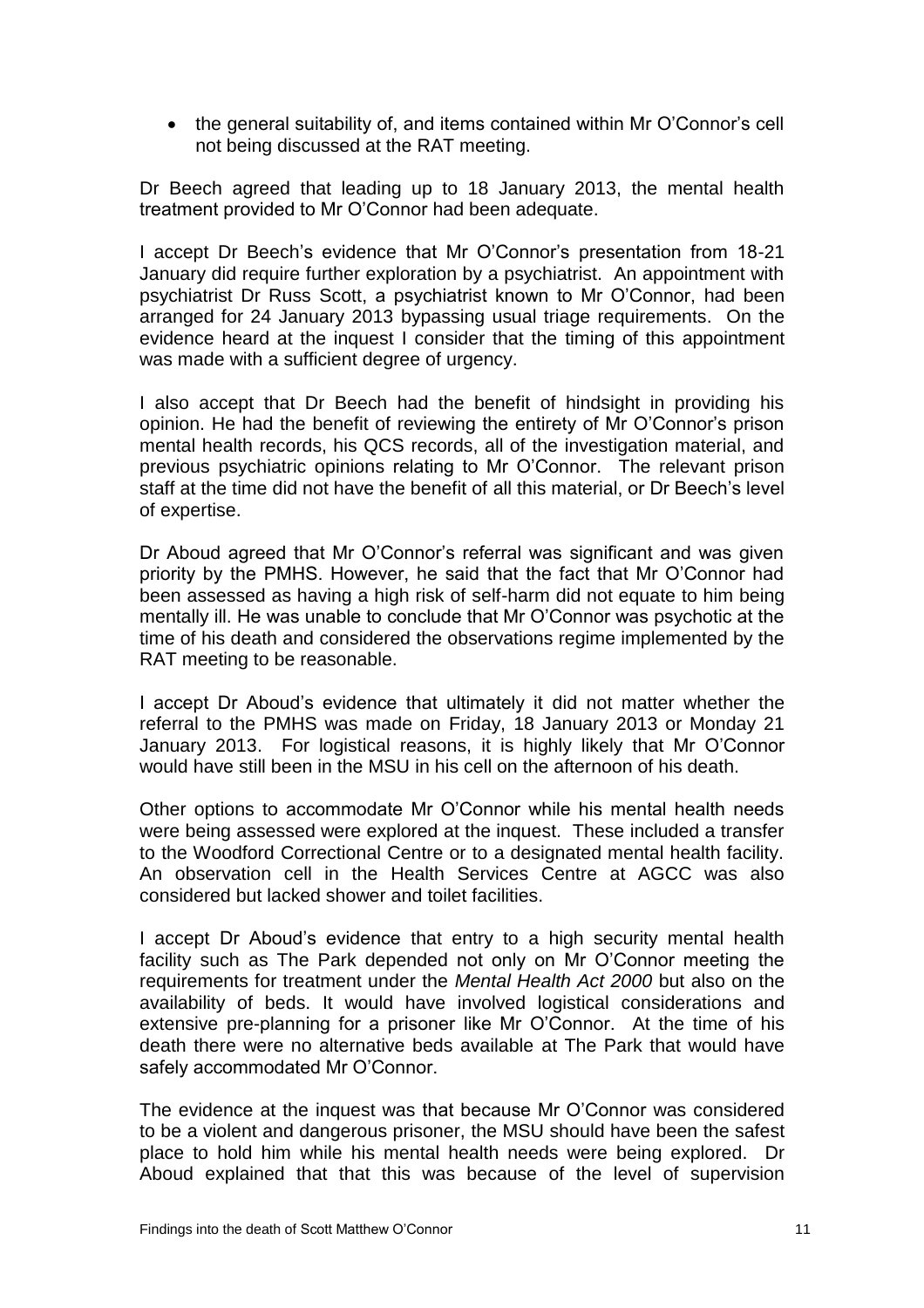afforded by constant visual (CCTV) and physical observations, and daily reviews by prison psychologists. In Dr Aboud's opinion, the MSU was the most closely monitored, secure and risk averse environment in Queensland. Sadly, as Mr O'Connor's death has demonstrated, that was not the case.

#### <span id="page-13-0"></span>*Adequacy of the observation regime*

The type and frequency of observations to be conducted on Mr O'Connor was made clear in the instruction sheet completed by Correctional Supervisor Roy Slade following the RAT meeting on the afternoon of 21 January 2013.

CCO Lumsden's evidence was that he knew that 30 minute observations were required. His evidence was that although the instruction sheet circled both physical and visual observations as being required, he thought visual CCTV observations alone were adequate.

CCO Lumsden was taken to the training induction he received when he first started at the MSU. This disclosed that he been trained to conduct observations in both a physical and visual manner. Despite that training and the clear instructions provided by Mr Slade, Mr Lumsden still considered there was a choice with respect to whether physical or visual observations were conducted.

The CCTV footage confirmed that Mr O'Connor's exercise yard camera had been covered by a piece of paper placed by Mr O'Connor on the morning of Monday 21 January 2013. It remained covered until he was found deceased on the afternoon of 22 January 2013.

I heard no evidence to explain why the exercise yard camera remained covered for such a long period. The monitoring screen would have been blank whenever it rotated to the exercise yard and this should have prompted an immediate response.

The CCTV camera footage from 22 January 2013 confirmed that Mr O'Connor could last be viewed on his cell camera at 2:19pm when he was seen to leave the view of that camera as he entered the exercise yard. He was not seen again after that time. Despite this, Mr Lumsden recorded that he was observed at 2:30pm, 3:00pm and 3:30pm. Contact was attempted via intercom just after 3:30pm. It was only then identified that something was wrong.

Mr Lumsden's evidence at the inquest with respect to this issue was provided under privilege. He gave evidence that the three logged observation entries between 2:30pm – 3:30pm were in fact made by him retrospectively after the incident. He was told to complete the form but Mr Lumsden could not recall who gave that direction. This appears to have been a hurried attempt to ensure the paperwork was in order before police investigators arrived.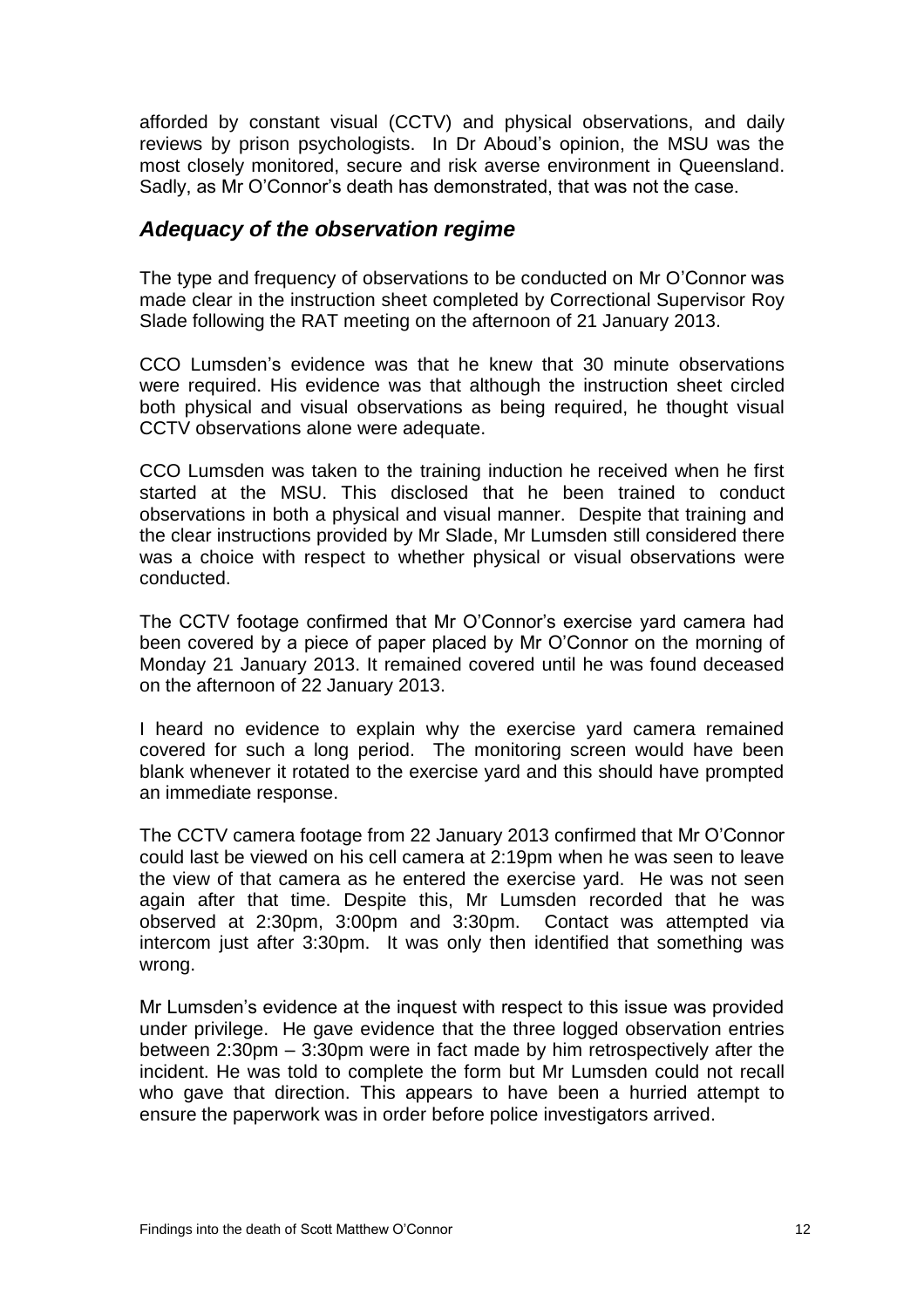# <span id="page-14-0"></span>**Conclusions**

Mr O'Connor died by suicidal hanging. Mr O'Connor's death may have been prevented if he had been observed in his cell in accordance with the Prisoner At Risk Instruction Sheet which required that he be observed both physically and visually (CCTV) every 30 minutes. That this was not done was a dereliction of duty on the part of the rostered custodial officers.

There was clearly a culture of complacency in the MSU at this time, not only with respect to the way in which observations of prisoners were conducted but also the treatment of covered CCTV cameras in cells.

I am unable to conclude that Mr O'Connor's death might have been prevented if his request to see a psychiatrist had been expedited. There were significant limitations involved in the movement of a prisoner with Mr O'Connor's profile to a secure mental health facility. Various levels of approval were required for this to occur ranging from the AGCC to the Deputy Commissioner, and Commissioner of Corrective Services.

I am satisfied from the evidence of Mr Howden, who appeared to have the best understanding of Mr O'Connor, that his condition on the afternoon of 21 January 2015 did not require that Mr Howden insist that he be moved to a secure mental health facility immediately - Mr Howden did not have the power to do so. Mr O'Connor's presentation was of sufficient concern to prompt Mr Howden to request urgent psychiatric review and he did so appropriately. Similarly, Mr Howden had limited options within the AGCC to safely place Mr O'Connor.

With respect to the effectiveness of the RAT meeting on 21 January 2013, I am satisfied that this was diminished by the fact that the authors of the relevant reports were not present to speak to their reports.

Of particular concern, correctional staff made no contribution to the RAT meeting. Information about the structure of the cell Mr O'Connor was being accommodated in, potential hanging points and items he had in his possession that might be used as ligatures was highly relevant to the assessment of risk of self-harm and the subsequent frequency of observations. Ms Walton and Nurse Botha were clearly not aware of these matters.

This ultimately led to a deficient RAT process. If the RAT meeting had been fully apprised it may have decided that more frequent observations were justified, that suicide resistant sheets and clothing should have been provided to Mr O'Connor and his cell stripped of potential ligatures.

I agree with the evidence of Dr Aboud that the MSU should have been a safe place for Mr O'Connor's mental health needs to be assessed. However, this was contingent on him being appropriately observed. His safety in the MSU also required that access to hanging points and other items also be restricted.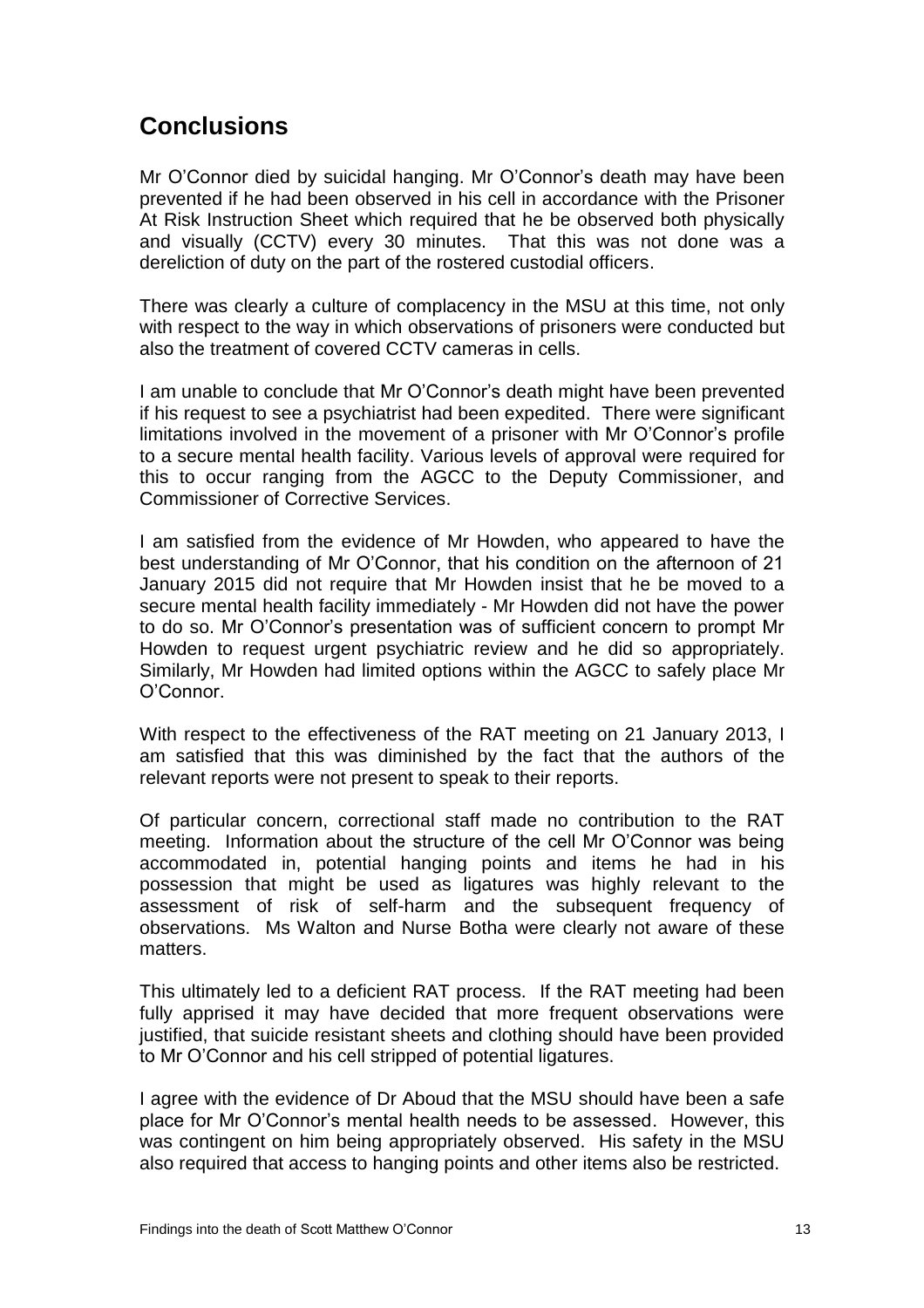The response by Mr Mareales to the information that Mr O'Connor's exercise yard camera was covered was unacceptable. The fact that Mr Mareales did not seek to attempt to replace the staff who had left the MSU to attend training on the afternoon of the death, leaving only himself and Mr Lumsden in control of the MSU, was also unacceptable.

# **Findings required by s45**

I am required to find, as far as is possible, the medical cause of death, who the deceased person was and when, where and how he came by his death. As a result of considering all of the material contained in the exhibits, I am able to make the following findings:

<span id="page-15-1"></span><span id="page-15-0"></span>

| Identity of the deceased – | The deceased person was Scott Matthew<br>O'Connor                                                                                                                                                                                                                                                                                                                                                                                                                                                                                                                                                                                                                              |
|----------------------------|--------------------------------------------------------------------------------------------------------------------------------------------------------------------------------------------------------------------------------------------------------------------------------------------------------------------------------------------------------------------------------------------------------------------------------------------------------------------------------------------------------------------------------------------------------------------------------------------------------------------------------------------------------------------------------|
| How he died -              | Mr O'Connor died as a result of hanging in<br>the exercise yard attached to his cell while he<br>was an inmate in the Maximum Security Unit<br>of the Arthur Gorrie Correctional Centre. He<br>hanged himself by fashioning a ligature from<br>a piece of sheet which he kept in his cell for<br>use as a birdcage cover. He tied the ligature<br>to the mesh roof of the exercise yard. At the<br>time he hanged himself, the CCTV camera in<br>the exercise yard was covered and had been<br>covered since the previous day. Although Mr<br>O'Connor had been assessed as being at<br>high risk of self-harm he was not observed as<br>required by the Risk Assessment Team. |
| Place of death –           | He died at Wacol in Queensland.                                                                                                                                                                                                                                                                                                                                                                                                                                                                                                                                                                                                                                                |
| Date of death -            | He died on 22 January 2013.                                                                                                                                                                                                                                                                                                                                                                                                                                                                                                                                                                                                                                                    |
| Cause of death -           | Mr O'Connor died from hanging.                                                                                                                                                                                                                                                                                                                                                                                                                                                                                                                                                                                                                                                 |

## <span id="page-15-5"></span><span id="page-15-4"></span><span id="page-15-3"></span><span id="page-15-2"></span>**Comments and recommendations**

Section 46, insofar as it is relevant to this matter, provides that a coroner may comment on anything connected with a death that relates to public health or safety, the administration of justice or ways to prevent deaths from happening in similar circumstances in the future.

The inquest investigated the adequacy of the response by AGCC to the recommendations made as a result of the investigations conducted by the QPS, the GEO Group and the OCI. At the inquest I heard evidence from the current General Manager of AGCC, Troy Ittensohn, regarding a number of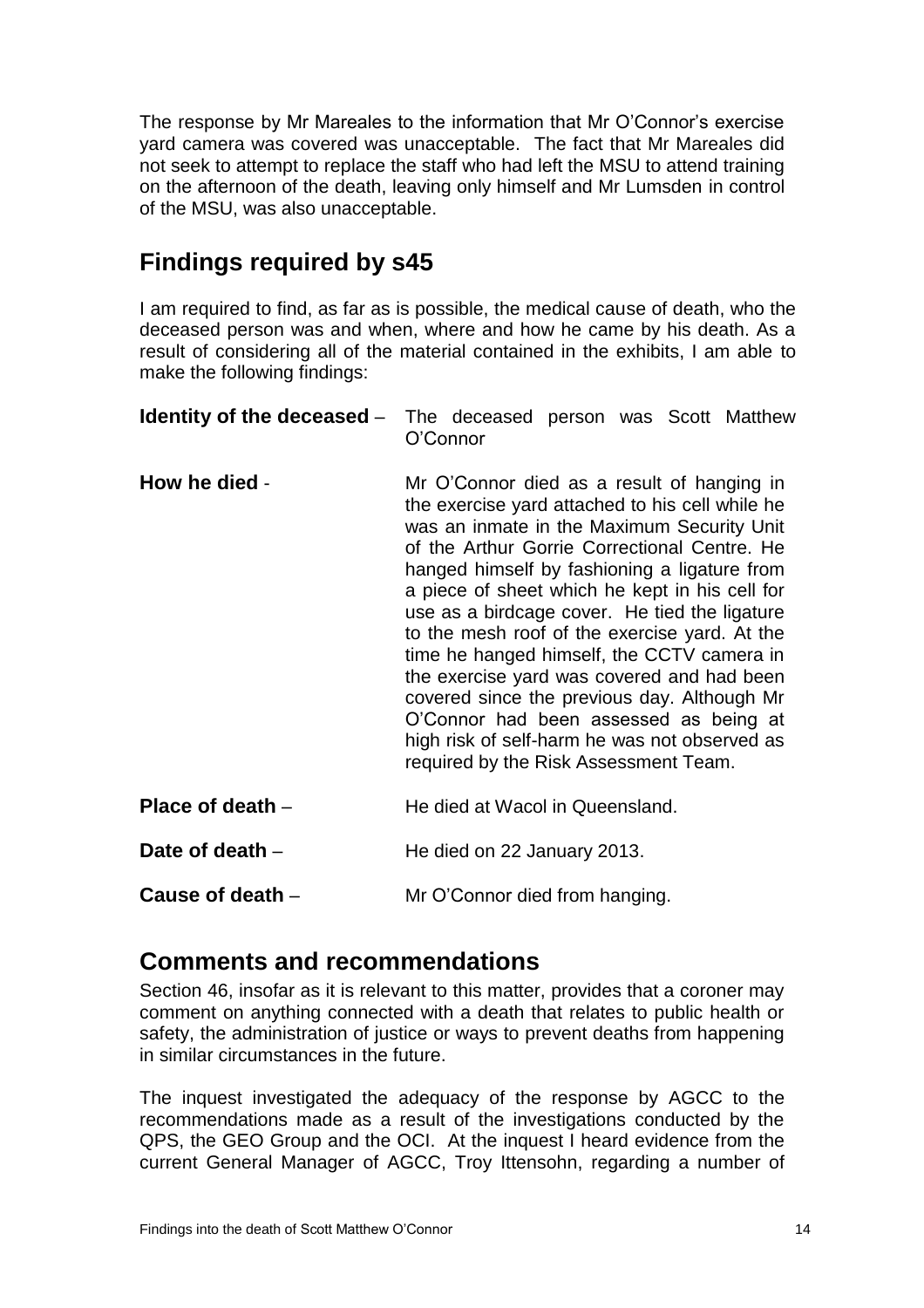measures that have been implemented at the prison since Mr O'Connor's death. I also had regard to tendered written material from Mr Ittensohn.

While most of the recommendations contained in the OCI Report were directed to AGCC, some related to QCS and at the inquest I had regard to tendered written material from QCS.

It was confirmed in evidence at the inquest that the MSU is not operational and has not been since February 2013. There are currently no plans for it to be re-opened.

Of the recommendations made in the OCI Report, I am satisfied that those not implemented at this time are:

- Installation of infra-red cameras;
- That persons observing prisoners should be persons who have prior knowledge of the prisoner; and
- That RAT meetings be recorded.

At the inquest I was informed that AGCC would reconsider the decision not to implement the recommendation to record RAT meetings. I am satisfied that this recommendation is being reconsidered, and I appreciate the logistical matters that need to be taken into account in this process.

I accept that here are valid reasons not to implement the recommendations requiring the installation of infra-red cameras and persons observing prisoners to have prior knowledge of the prisoner.

A number of the recommendations related to the MSU, including the installation of covert microphones and CCTV in the control room, are all part of an action plan in the event that the MSU does become operational again. It was confirmed at the inquest that covert microphones and CCTV cameras are being installed in all control rooms in Queensland prisons including AGCC, and that before consideration is given to reopening the MSU microphones and CCTV cameras will be installed in the control room.

With respect to preventing a situation such as that seen with Mr O'Connor from occurring again, the recommendations of direct relevance are:

- An audit of all hanging points has been conducted by AGCC with the outcome being the implementation of an 'At-Risk Management Guide' which was issued in June 2014. The Guide shows all cell types at the prison and includes common areas. It lists the risks arising from the infrastructure and hanging points;
- The General Manager Directive issued in December 2013, which requires that all RAT members who are not custodial staff must have inspected each type of cell prior to commencing on the RAT.

With respect to the management of at-risk prisoners, the material provided by QCS confirms that suicide prevention training is provided to all employees at all prisons across Queensland. In addition to that, mental health staff at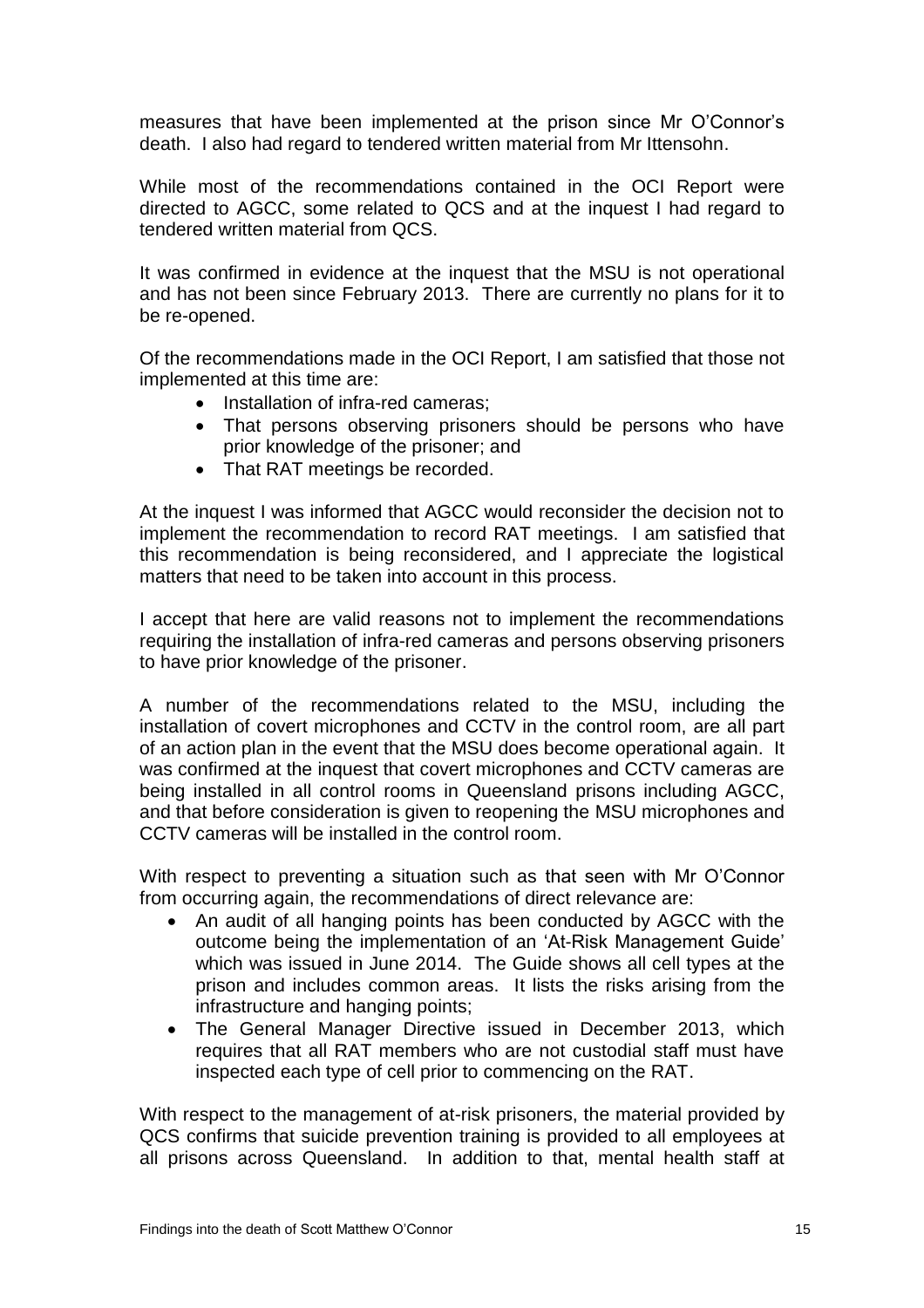AGCC have implemented the 'At Risk Management Training Manual' which lists a number of requirements with respect to:

- how handovers are to be conducted;
- what information is to be included in the At-Risk Management Plan (of particular importance, information about accommodation);
- the use of suicide resistant bedding and clothing; and
- the types of observations to be conducted and the level of detail required to be included in the observations log.

This inquest demonstrates that every effort must be made to ensure that prisoners who are identified as being at risk of self-harm are not accommodated in cells where they have ready access to hanging points or the means to fashion a ligature. The QCS procedure - At-Risk Management (Self Harm/Suicide) already provides:

*Prisoners with an elevated baseline risk must be accommodated in a modern suicide resistant cell (i.e. a cell with reduced hanging points). In extenuating situations where reasonable factors warrant against allocating a prisoner identified as EBLR to a modern cell, the justification for the individual decision must be recorded in a case note on IOMS by a correctional supervisor after consultation with a correctional manager or the duty manager.*

Of the 616 suicides that occurred in Australian prisons between 1980 and 2013, 88 percent (545) were hangings.<sup>2</sup> While hanging deaths have declined since 2004–05, since 1979–80, 28 percent of hanging points (n=153) were a cell fitting and 25 percent (n=136) of hanging points were the cell bars. The most commonly used material in hanging deaths has been sheets (44 percent).

The inquest heard that it is not possible to place all prisoners assessed as being at risk of self-harm at the AGCC in cells without hanging points given their prevalence within the prison and the large number of prisoners assessed as being at risk of self-harm. Neither is it feasible for all such prisoners to be placed on continuous observations. This means that even greater reliance must be placed on the clinical judgement of those involved in the RAT process in making accommodation and risk management decisions with regard to the assessed risk to each prisoner.

The prison infrastructure at AGCC is the responsibility of the Queensland Government. It is of concern that prisoners such as Mr O'Connor are not able to be placed in a cell or other suitable accommodation without hanging points, even on a short-term basis until a more thorough assessment of their mental health status can occur. As Mr O'Connor's family submitted, the fact that he was labelled as a difficult or hard to manage prisoner should not have affected the way that he was treated. It is an accepted principle that prisoners should

 $\overline{a}$ 

<sup>2</sup> Australian Institute of Criminology, Deaths in custody in Australia: National Deaths in Custody Program 2011–12 and 2012–13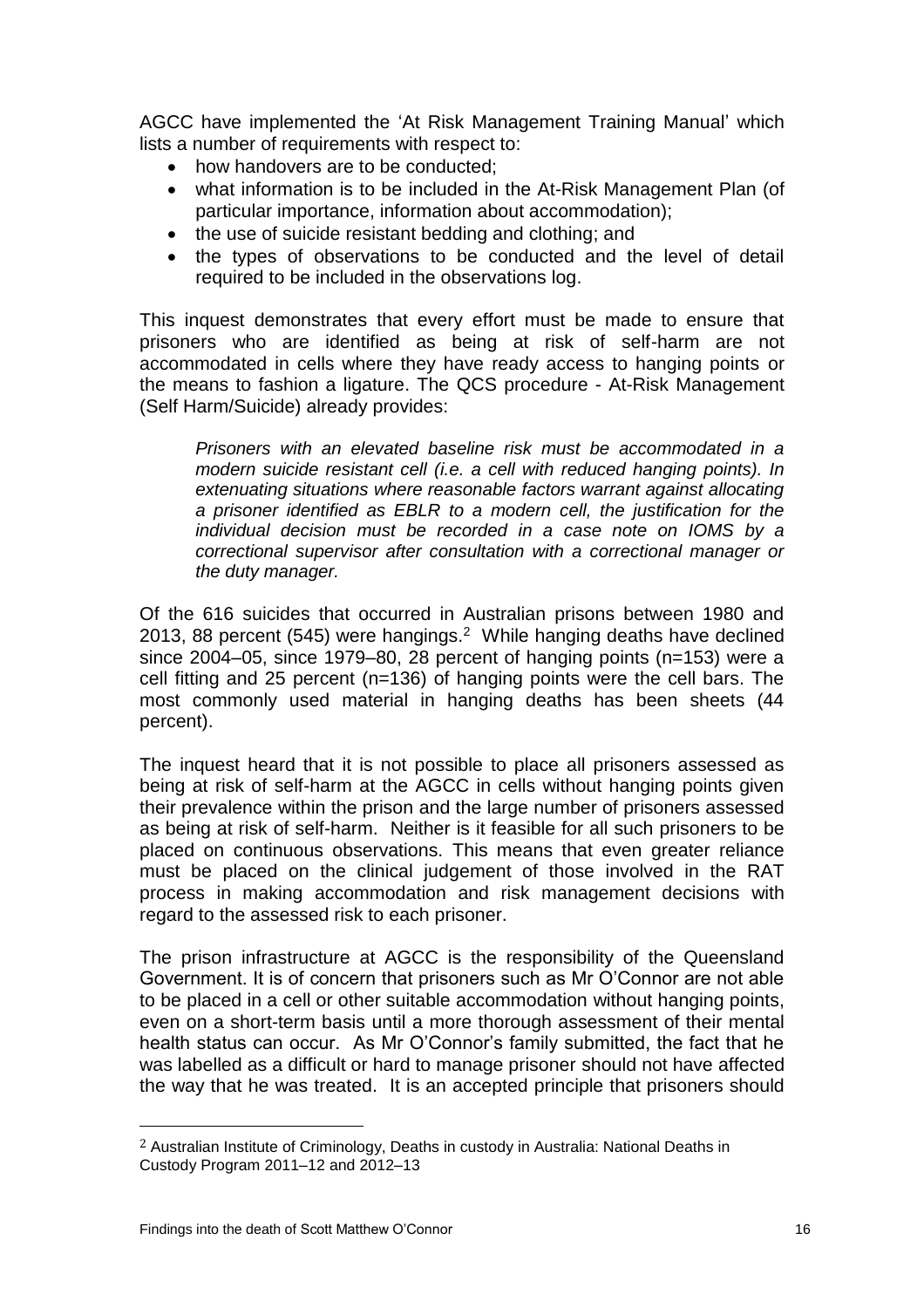receive health care equivalent to that available in the community, without discrimination based on their legal situation.

I am satisfied that the recommendations already made, and the actions taken with respect to them, would make a significant contribution towards preventing a death in similar circumstances to Mr O'Connor from happening again. I adopt those recommendations. The recommendations made as part of the OCI Report are reproduced below (*numbered as per that report*).

*Recommendation 1 That AGCC must ensure and the Agency remind all centres to ensure that each RAT team must, as part of its decision making, determine the adequacy of cell infrastructure, specific risks presented by proposed accommodation, and make recommendations about the suitability of any current or proposed cell accommodation for at-risk prisoners and, where appropriate or necessary, make recommendations for the Centre to appropriately mitigate against any inherent risks present in the cell infrastructure which are unable to be avoided.*

*Recommendation 2 That AGCC management carry out an audit of hanging points, and ensure that officers involved in RAT meetings (including both operational and health professionals) are aware of those risks so that strategies may be put in place to mitigate against those risks.*

*Recommendation 3 That the Agency install covert microphones in the AGCC master control, and in the AGCC MSU master control, if and when it is reopened.*

*Recommendation 4 That the Agency install CCTV in the AGCC MSU master control room, if and when it is re-opened.*

*Recommendation 5 That the Agency conduct a review such that officers especially rostered to undertake observations should be persons who are familiar with the prisoner the subject of the observation regime or, if that is not possible, a person who is extremely au fait with at-risk indicators.*

*Recommendation 6 That the Agency conduct a review such that the psychologist who undertakes an assessment of an at-risk prisoner ought to be present at the RAT meeting, unless the psychologist attending is also familiar and current with the prisoner under consideration.*

*Recommendation 7 That AGCC must ensure that RAT meeting members ought not make determinations without the actual observations logs for a prisoner presently under a regime of observations and under consideration. "Chinese whispers" style summaries of observation logs are apt to be insufficient to allow RAT meetings to make fully informed decisions.*

*Recommendation 8 That the Agency conduct a review such that supervisors from the at-risk prisoner's accommodation area are involved in the RAT meeting and, in addition, that these supervisors are sufficiently addressing the issue of environment risks for each at-risk prisoner discussed at the relevant RAT meeting.*

*Recommendation 9 That AGCC review its rostering to identify officers who have spent extended periods of time exclusively on night-shifts and exclusively in master control positions, and act to ensure that those officers are provided with varied rosters to ensure broader ongoing centre experience, for the safety of those officers and prisoners.*

*Recommendation 10 That consideration be given for disciplinary action in respect of: (a) CCO Lumsden for:*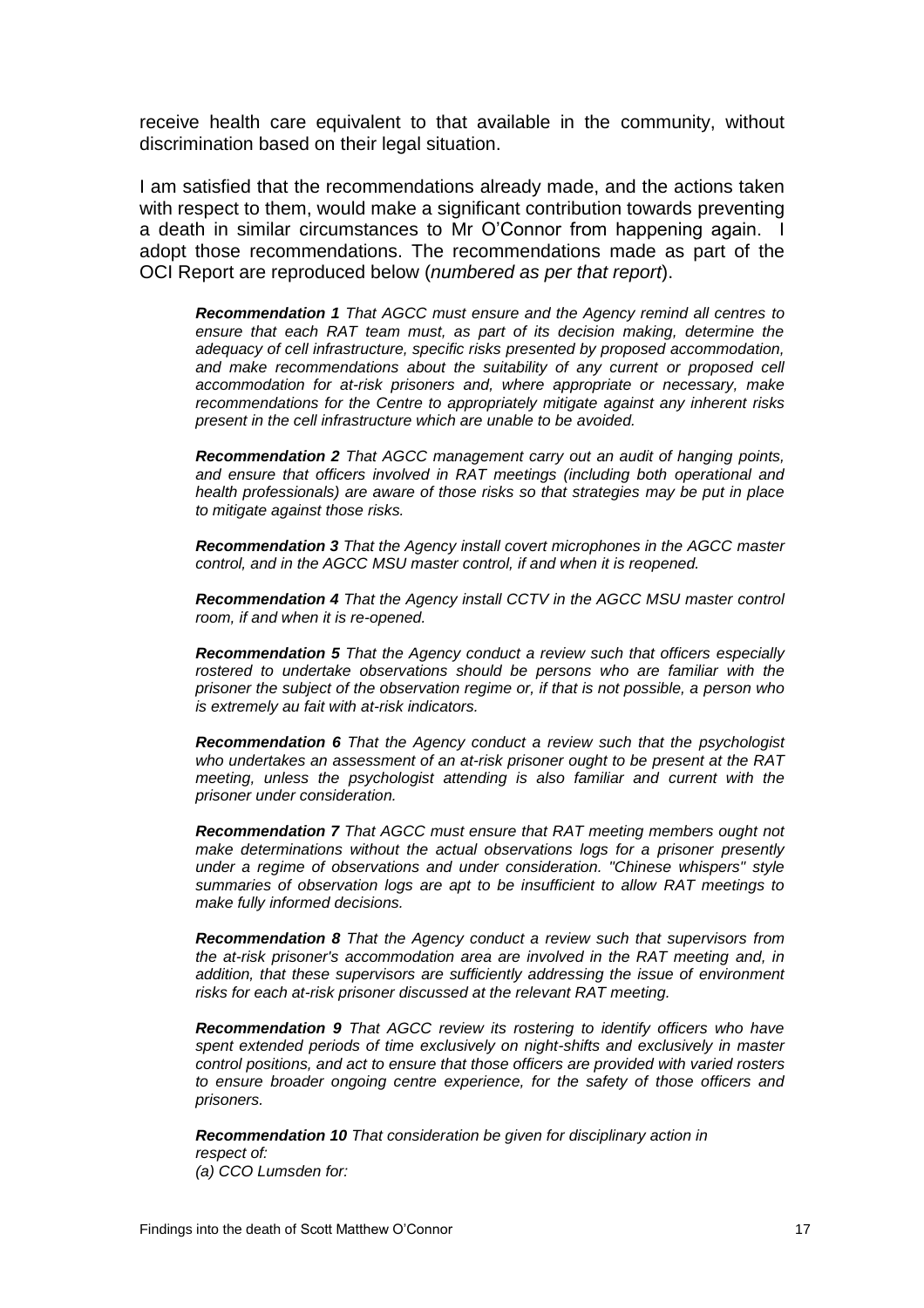*i. either deliberately or recklessly certifying in the observations log that he had undertaken observations when he could not possibly have done so; and ii. informing Mr Ohlin that he had undertaken observations of Prisoner O'CONNOR when he could not possibly have done so.*

*(b) MSU Supervisors Mr Mareales and Mr Patterson for failing to ensure that the CCTV in the exercise yard of Prisoner O'CONNOR'S cell was uncovered.*

#### *Training*

*Recommendation 11 That AGCC provide training on the management of at-risk prisoners to all relevant staff, including (without limitation):*

*(a) Training to ensure that all officers in the Centre are current with their suicide prevention.*

*(b) Training to ensure officers understand the necessity for handover documents to contain comprehensive information. Those documents have much greater utility if the comments fields are populated with, even brief, relevant information, which could assist officers. Officers should be reminded of the purposes of these sheets and exemplar entries for the commentary section of those forms should be circulated to officers such that they may properly understand the kind of depth to which they are expected to condescend in completing these forms.*

*(c) Training to ensure that proper development of at-risk management plans by responsible officers. In this case there were no entries in the accommodation section.*

*(d) Training to ensure proper and vigilant implementation by officers required to comply with at-risk management plans. In this case, it directed a cell search for self harm objects, however the bird cage cover was allowed to remain and with that Prisoner O'CONNOR harmed himself.*

*(e) Training to ensure that all psychologists and mental health staff are aware of all relevant environment risks when conducting risk assessments.*

*(f) Training to ensure proper completion of the document titled "'Instruction - At Risk Prisoner" by relevant staff.*

*Recommendation 12: That all relevant AGCC staff receive further training about atrisk indicators and how to identify them, and that AGCC implement stronger governance mechanisms for ensuring that all staff maintain current suicide prevention training and capability.*

*Recommendation 13: That training by AGCC should incorporate awareness of the importance of not being lulled into complacency by apparent improvements in the demeanour of an at-risk prisoner.*

*Recommendation 14: Training should incorporate awareness of the increased suicide risk to prisoners in isolation, seclusion or administrative segregation.*

*Recommendation 15: Training should incorporate information about environmental and operational factors that contribute to suicide.*

*Recommendation 16: That urgent training should be undertaken for all relevant staff (especially those engaged in RAT meetings and those otherwise required to make recommendations for at risk prisoners) regarding suicide resistant bedding and clothing, and the assessment of the circumstances in which suicide resistant bedding and clothing should be issued.*